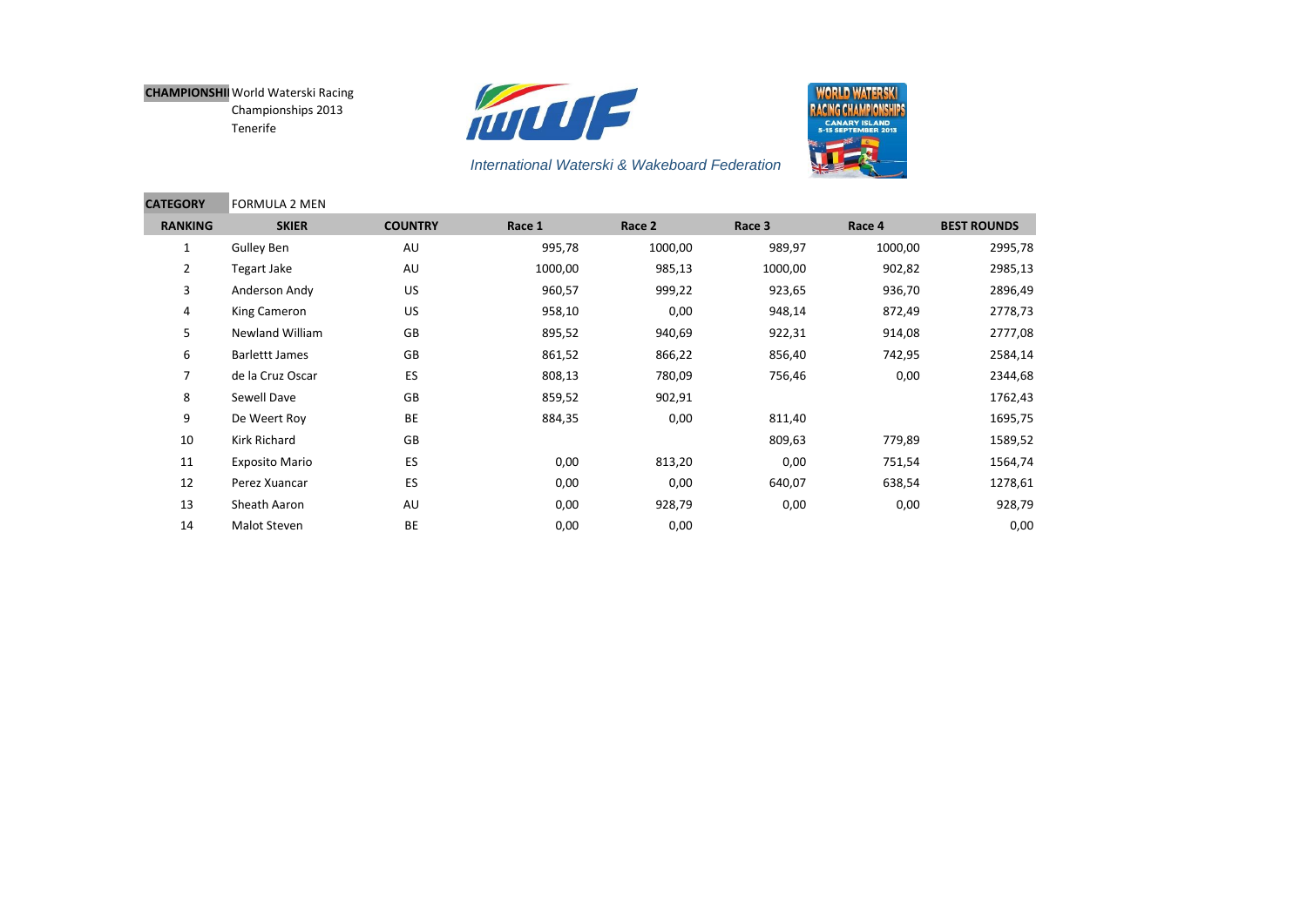



| <b>CATEGORY</b> | <b>FORMULA 2 WOMEN</b>  |                |         |         |         |         |                    |
|-----------------|-------------------------|----------------|---------|---------|---------|---------|--------------------|
| <b>RANKING</b>  | <b>SKIER</b>            | <b>COUNTRY</b> | Race 1  | Race 2  | Race 3  | Race 4  | <b>BEST ROUNDS</b> |
|                 | <b>Teelow Sarah</b>     | AU             | 1000,00 | 1000,00 | 0,00    | 1000,00 | 3000,00            |
| $\overline{2}$  | Campbell Leanne         | AU             | 913,73  | 995,47  | 1000,00 | 998,45  | 2993,92            |
| 3               | Feros Kelsey            | AU             | 991,90  | 0,00    | 990,02  | 967,11  | 2949,03            |
| 4               | Magdeleyns Christel     | BE             | 978,35  | 946,42  | 983,80  | 914,07  | 2908,57            |
| 5               | Wright Tayla            | AU             | 969,23  | 853,68  | 979,61  | 936,33  | 2885,17            |
| 6               | Van Gool Gitte          | BE             | 795,60  | 907,72  | 943,15  | 913,24  | 2764,11            |
| 7               | Ortlieb Sabine          | AT             | 844,81  | 930,32  | 880,70  | 875,80  | 2686,82            |
| 8               | <b>Clements Gillian</b> | GB             | 835,54  | 803,98  | 898,19  | 852,17  | 2585,90            |
| 9               | Ruston Cheryl           | US             | 833,90  | 781,14  | 852,23  | 864,25  | 2550,38            |
| 10              | Robinson Georgina       | GB             | 731,32  | 720,51  | 813,59  | 786,77  | 2331,68            |
| 11              | Perez Noemi             | ES             | 771,10  | 679,11  | 627,21  | 625,60  | 2077,42            |
| 12              | Wallace Dawn            | US             | 0,00    | 908,31  | 0,00    | 832,79  | 1741,10            |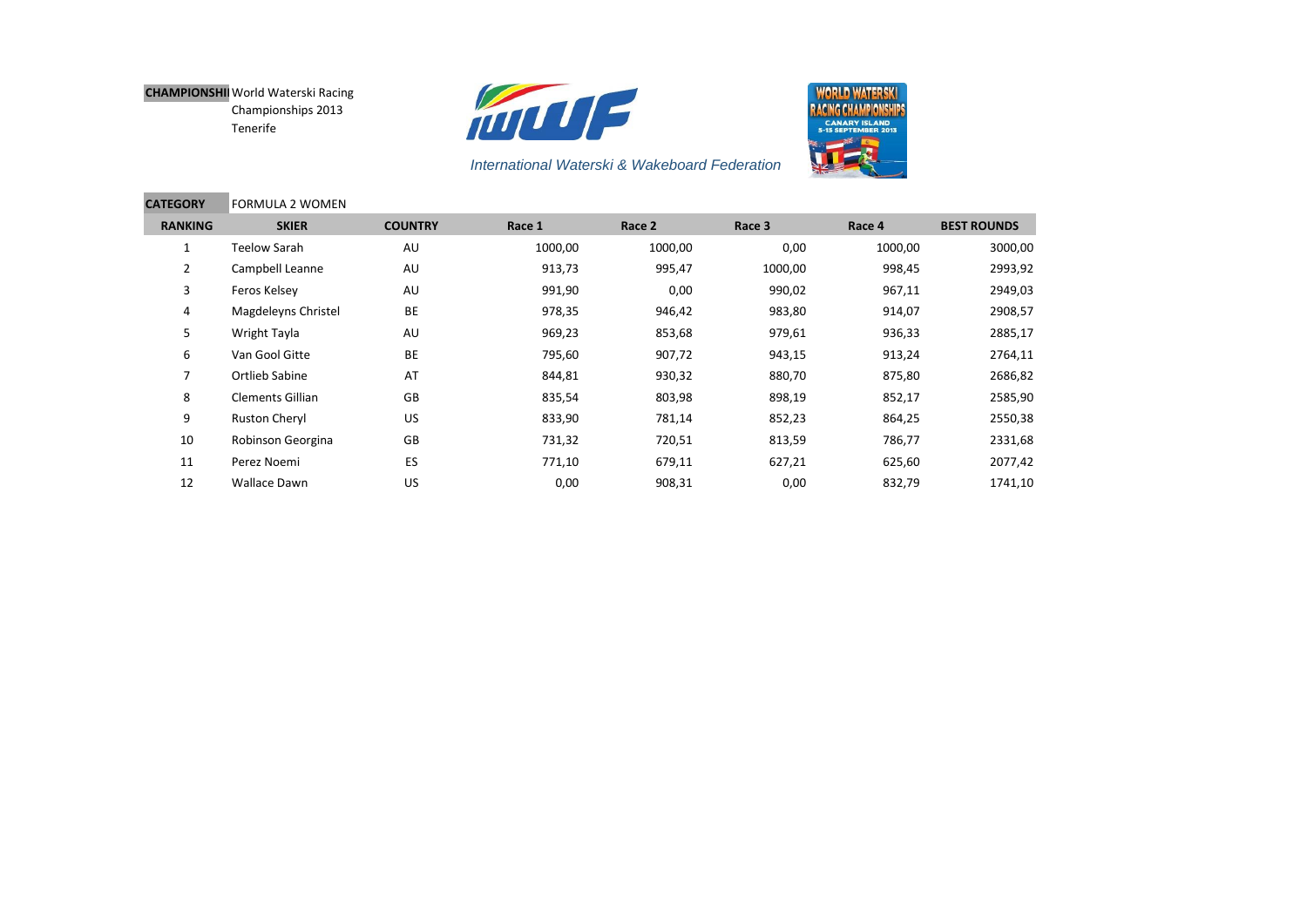**Contract Contract Contract** 





| <b>CATEGORY</b> | <b>JUNIOR BOYS</b>  |                |         |         |         |         |                    |
|-----------------|---------------------|----------------|---------|---------|---------|---------|--------------------|
| <b>RANKING</b>  | <b>SKIER</b>        | <b>COUNTRY</b> | Race 1  | Race 2  | Race 3  | Race 4  | <b>BEST ROUNDS</b> |
|                 | Harrison Jack       | AU             | 0,00    | 1000,00 | 1000,00 | 1000,00 | 3000,00            |
| $\overline{2}$  | Horan Mitchell      | <b>NZ</b>      | 1000,00 | 926,96  | 904,13  | 979,87  | 2906,83            |
| 3               | Vanzetta Jake       | AU             | 0,00    | 877,60  | 931,95  | 975,25  | 2784,80            |
| 4               | Kennedy Brett       | US             | 933,12  | 848,52  | 906,24  | 0,00    | 2687,88            |
| 5               | Manchett Ben        | GB             | 943,71  | 788,64  | 861,26  | 860,84  | 2665,81            |
| 6               | <b>Smith Thomas</b> | GB             | 894,14  | 0,00    | 860,49  | 864,68  | 2619,31            |
|                 | De Vos Gianni       | <b>BE</b>      | 927,54  | 839,20  | 753,22  | 699,85  | 2519,96            |
| 8               | Llanos Marcos       | ES             | 821,64  | 659,98  | 628,08  | 606,05  | 2109,70            |
| 9               | Gutierrez Segio     | ES             | 348,05  | 454,95  | 489,82  | 474,44  | 1419,21            |

| <b>CATEGORY</b> | <b>JUNIOR GIRLS</b>     |                |         |         |         |         |                    |
|-----------------|-------------------------|----------------|---------|---------|---------|---------|--------------------|
| <b>RANKING</b>  | <b>SKIER</b>            | <b>COUNTRY</b> | Race 1  | Race 2  | Race 3  | Race 4  | <b>BEST ROUNDS</b> |
|                 | <b>Stapleton Rachel</b> | AU             | 956,02  | 1000,00 | 1000,00 | 998,51  | 2998,51            |
|                 | Jones Ellen             | AU             | 1000,00 | 968,94  | 874,36  | 1000,00 | 2968,94            |
| 3               | Van de Ven Hailey       | BE             | 883,90  | 884,63  | 956,57  | 847,45  | 2725,10            |
| 4               | Maeckelberg Demi        | <b>BE</b>      | 867,16  | 878,08  | 0,00    | 815,32  | 2560,56            |
| 5.              | Flexman Natalia         | <b>NZ</b>      | 752,56  | 799,15  | 838,17  | 822,26  | 2459,58            |
| 6               | Clark Samantha          | GB             | 590,56  | 609,99  | 686,85  | 652,70  | 1949,54            |
|                 | Montanez Angela         | ES             | 460,48  | 483,96  | 476,84  | 492,42  | 1453,22            |
| 8               | Alongi Marisa           | GB             | 785,70  | 0,00    | 0,00    |         | 785,70             |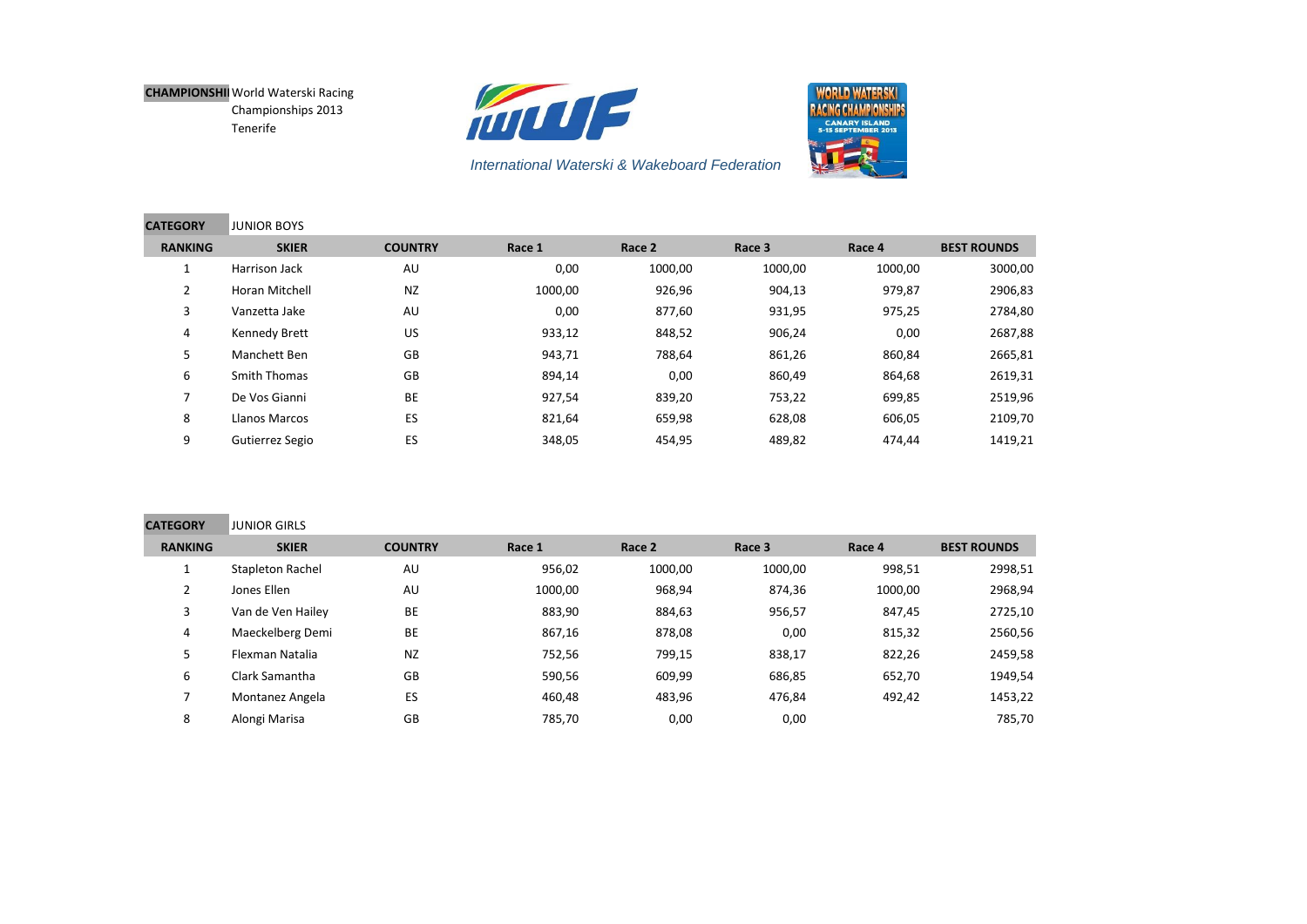**Contract Contract Contract** 





| <b>CATEGORY</b> | <b>OPEN MEN</b>       |                |         |         |         |         |                    |
|-----------------|-----------------------|----------------|---------|---------|---------|---------|--------------------|
| <b>RANKING</b>  | <b>SKIER</b>          | <b>COUNTRY</b> | Race 1  | Race 2  | Race 3  | Race 4  | <b>BEST ROUNDS</b> |
| $\mathbf{1}$    | Mawer Wayne           | AU             | 1000,00 | 1000,00 | 1000,00 | 948,25  | 3000,00            |
| $\overline{2}$  | Haig Todd             | US             | 0,00    | 978,37  | 999,21  | 1000,00 | 2977,58            |
| 3               | <b>Rigg Codie</b>     | AU             | 949,95  | 918,51  | 933,32  | 946,00  | 2829,27            |
| 4               | Kirkland Darren       | GB             | 952,10  | 905,41  | 914,54  | 889,18  | 2772,05            |
| 5               | Van Gaeveren Steven   | <b>BE</b>      | 927,67  | 889,40  | 797,72  | 894,93  | 2712,00            |
| 6               | Bertels Buby          | BE             | 783,84  | 764,76  | 746,04  | 753,95  | 2302,55            |
| $\overline{7}$  | Lynch Jack            | GB             |         | 683,92  | 836,68  | 771,66  | 2292,26            |
| 8               | Weaver Mark           | AU             | 950,98  | 923,89  | 0,00    |         | 1874,87            |
| 9               | Dominguez Josito      | ES             | 593,38  | 572,45  | 584,78  | 622,39  | 1800,55            |
| 10              | Cramphorn James       | GB             | 0,00    | 0,00    | 859,02  | 893,87  | 1752,89            |
| 11              | <b>Fuentes Aaron</b>  | ES             | 666,70  | 442,23  | 542,51  | 508,74  | 1717,95            |
| 12              | Gonzalez Jose Domingo | ES             | 847,82  | 0,00    | 0,00    | 798,32  | 1646,14            |
| 13              | Vansteelant Dave      | BE             | 911,46  | 0,00    |         |         | 911,46             |
| 14              | Hogben James          | AU             |         |         |         | 776,87  | 776,87             |
| 15              | Robinson Harvey       | GB             | 0,00    |         | 0,00    |         | 0,00               |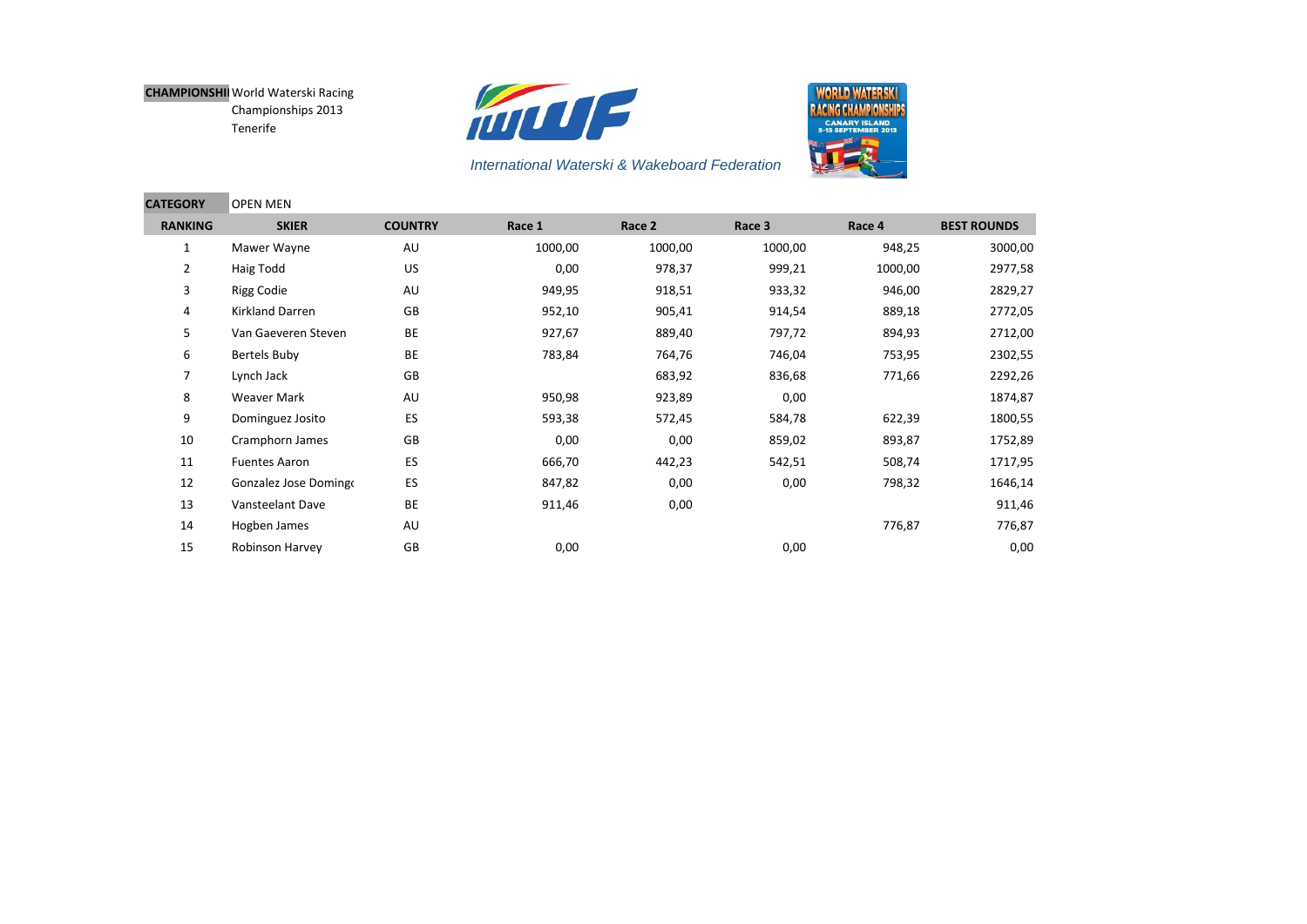



| <b>CATEGORY</b>          | <b>OPEN WOMEN</b>    |                |         |         |         |         |                    |
|--------------------------|----------------------|----------------|---------|---------|---------|---------|--------------------|
| <b>RANKING</b>           | <b>SKIER</b>         | <b>COUNTRY</b> | Race 1  | Race 2  | Race 3  | Race 4  | <b>BEST ROUNDS</b> |
|                          | Stout Trudy          | AU             | 1000,00 | 1000,00 | 1000,00 | 1000,00 | 3000,00            |
| 2                        | Ortlieb Kathrin      | AT             | 955,85  | 989,20  | 981,24  | 948,58  | 2926,29            |
| 3                        | De Yager Erin        | US             | 937,55  | 984,25  | 973,91  | 940,41  | 2898,57            |
| 4                        | Leysen Vicky         | BE             | 892,98  | 0,00    | 899,75  | 878,64  | 2671,37            |
| 5                        | Coyte Danni          | AU             | 850,35  | 820,68  | 808,48  | 0,00    | 2479,51            |
| 6                        | <b>Taylor Claire</b> | GB             | 814,48  | 812,77  | 802,23  | 780,77  | 2429,48            |
| $\overline{\phantom{a}}$ | Eyles Vanessa        | AU             | 810,85  | 794,83  | 756,21  | 742,19  | 2361,89            |
| 8                        | Sosa Laura           | ES             | 610,84  | 575,21  | 461,18  | 525,25  | 1711,30            |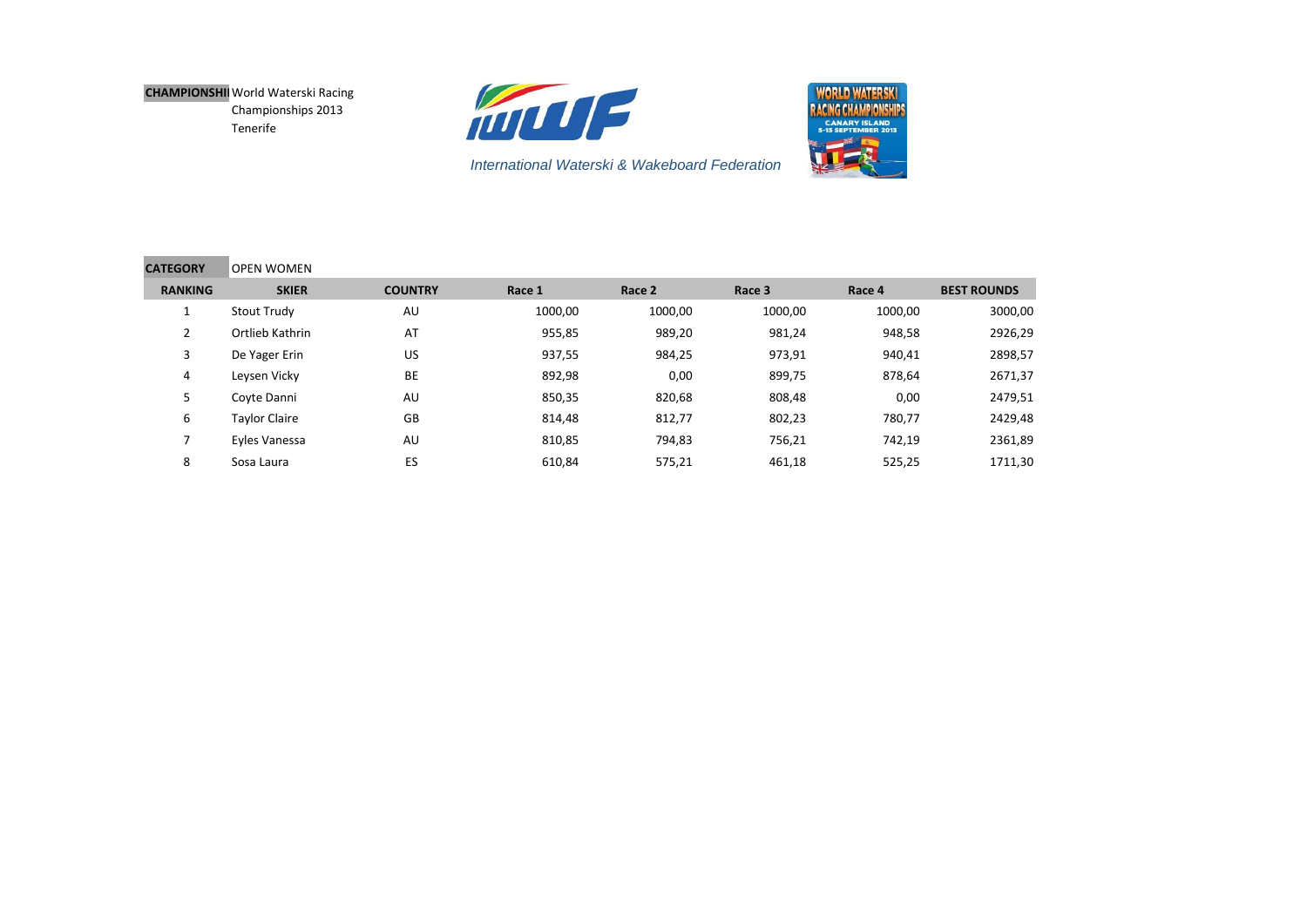| <b>CHAMPIONSHIP</b> | WK 2013 |
|---------------------|---------|
| <b>ROUND</b>        | Race 1  |

| <b>RACE</b>             | Women race 1           |                 |                         |             |                   |                            |              |       |                                           |               |
|-------------------------|------------------------|-----------------|-------------------------|-------------|-------------------|----------------------------|--------------|-------|-------------------------------------------|---------------|
| <b>CATEGORY:</b>        | <b>OPEN WOMEN</b>      |                 |                         | <b>DATE</b> | 07/09/2013        |                            |              |       |                                           |               |
| <b>Order of Arrival</b> | Boat#                  | Category        | <b>Skier Name</b>       | Country     | <b>Total Time</b> | <b>Comp Time Penalties</b> |              |       | # laps Distance (km) Mean Velocity (km/h) | <b>Points</b> |
| $\mathbf{1}$            | 24                     | WF1             | <b>Stout Trudy</b>      | AU          | 0:48:53,80        | 0:48:53,80                 | 15           | 65,25 | 80,067                                    | 1000,00       |
| $\overline{2}$          | 11                     | WF1             | Ortlieb Kathrin         | AT          | 0:51:09,28        | 0:51:09,28 warning 8,05    | 15           | 65,25 | 76,533                                    | 955,85        |
| 3                       | 192                    | WF1             | De Yager Erin           | US          | 0:52:09,21        | 0:52:09,21                 | 15           | 65,25 | 75,067                                    | 937,55        |
| 4                       | 16                     | WF1             | Leysen Vicky            | BE          | 0:51:06,36        | 0:54:45,38                 | 14           | 60,90 | 71,499                                    | 892,98        |
| 5                       | 60                     | WF1             | Coyte Danni             | AU          | 0:49:50,09        | 0:57:30,11                 | 13           | 56,55 | 68,085                                    | 850,35        |
| 6                       | 925                    | WF1             | <b>Taylor Claire</b>    | GB          | 0:52:01,75        | 1:00:02,02                 | 13           | 56,55 | 65,213                                    | 814,48        |
| $\overline{7}$          | 38                     | WF1             | Eyles Vanessa           | AU          | 0:52:15,73        | 1:00:18,15                 | 13           | 56,55 | 64,923                                    | 810,85        |
| 8                       | 909                    | WF1             | Sosa Laura              | ES          | 0:53:21,92        | 1:20:02,88                 | 10           | 43,50 | 48,908                                    | 610,84        |
| <b>CATEGORY:</b>        | <b>FORMULA 2 WOMEN</b> |                 |                         |             |                   |                            |              |       |                                           |               |
| <b>Order of Arrival</b> | Boat#                  | Category        | <b>Skier Name</b>       | Country     | <b>Total Time</b> | <b>Comp Time Penalties</b> |              |       | # laps Distance (km) Mean Velocity (km/h) | Points        |
| $\mathbf 1$             | 45                     | WF <sub>2</sub> | <b>Teelow Sarah</b>     | AU          | 0:51:53,51        | 0:51:53,51                 | 15           | 65,25 | 75,446                                    | 1000,00       |
| $\overline{2}$          | 17                     | WF <sub>2</sub> | Feros Kelsey            | AU          | 0:48:49,67        | 0:52:18,93                 | 14           | 60,90 | 74,834                                    | 991,90        |
| 3                       | 20                     | WF <sub>2</sub> | Magdeleyns Christel     | BE          | 0:49:30,21        | 0:53:02,37                 | 14           | 60,90 | 73,813                                    | 978,35        |
| 4                       | 199                    | WF <sub>2</sub> | Wright Tayla            | AU          | 0:49:58,18        | 0:53:32,34                 | 14           | 60,90 | 73,124                                    | 969,23        |
| 5                       | 112                    | WF <sub>2</sub> | Campbell Leanne         | AU          | 0:49:13,12        | 0:56:47,45                 | 13           | 56,55 | 68,937                                    | 913,73        |
| 6                       | 70                     | WF <sub>2</sub> | Ortlieb Sabine          | AT          | 0:49:08,33        | 1:01:25,42                 | 12           | 52,20 | 63,738                                    | 844,81        |
| 7                       | 35                     | WF <sub>2</sub> | <b>Clements Gillian</b> | GB          | 0:49:41,05        | 1:02:06,31                 | 12           | 52,20 | 63,038                                    | 835,54        |
| 8                       | 121                    | WF <sub>2</sub> | <b>Ruston Cheryl</b>    | US          | 0:49:46,93        | 1:02:13,66                 | 12           | 52,20 | 62,914                                    | 833,90        |
| 9                       | 48                     | WF <sub>2</sub> | Van Gool Gitte          | BE          | 0:52:10,72        | 1:05:13,40                 | 12           | 52,20 | 60,025                                    | 795,60        |
| 10                      | 417                    | WF <sub>2</sub> | Perez Noemi             | ES          | 0:49:20,99        | 1:07:17,71                 | 11           | 47,85 | 58,177                                    | 771,10        |
| 11                      | 5                      | WF <sub>2</sub> | Robinson Georgina       | GB          | 0:52:02,06        | 1:10:57,35                 | 11           | 47,85 | 55,175                                    | 731,32        |
|                         | 373                    | WF <sub>2</sub> | <b>Wallace Dawn</b>     | US          | 0:03:23,74        | 0:00:00,00 Quitting        | $\mathbf{1}$ | 4,35  | 76,861                                    | 0,00          |

| <b>Chief Judge</b>      | Van Gastel Peter                                                           |
|-------------------------|----------------------------------------------------------------------------|
| <b>Chief Calculator</b> | <b>Ciroux Martine</b>                                                      |
| Jury                    | Derek Blackmore ; Frances Hynes ; Francois Van Den Bossche; Janice Thurger |

| Venue | Tenerife   |
|-------|------------|
| Date  | 07/09/2013 |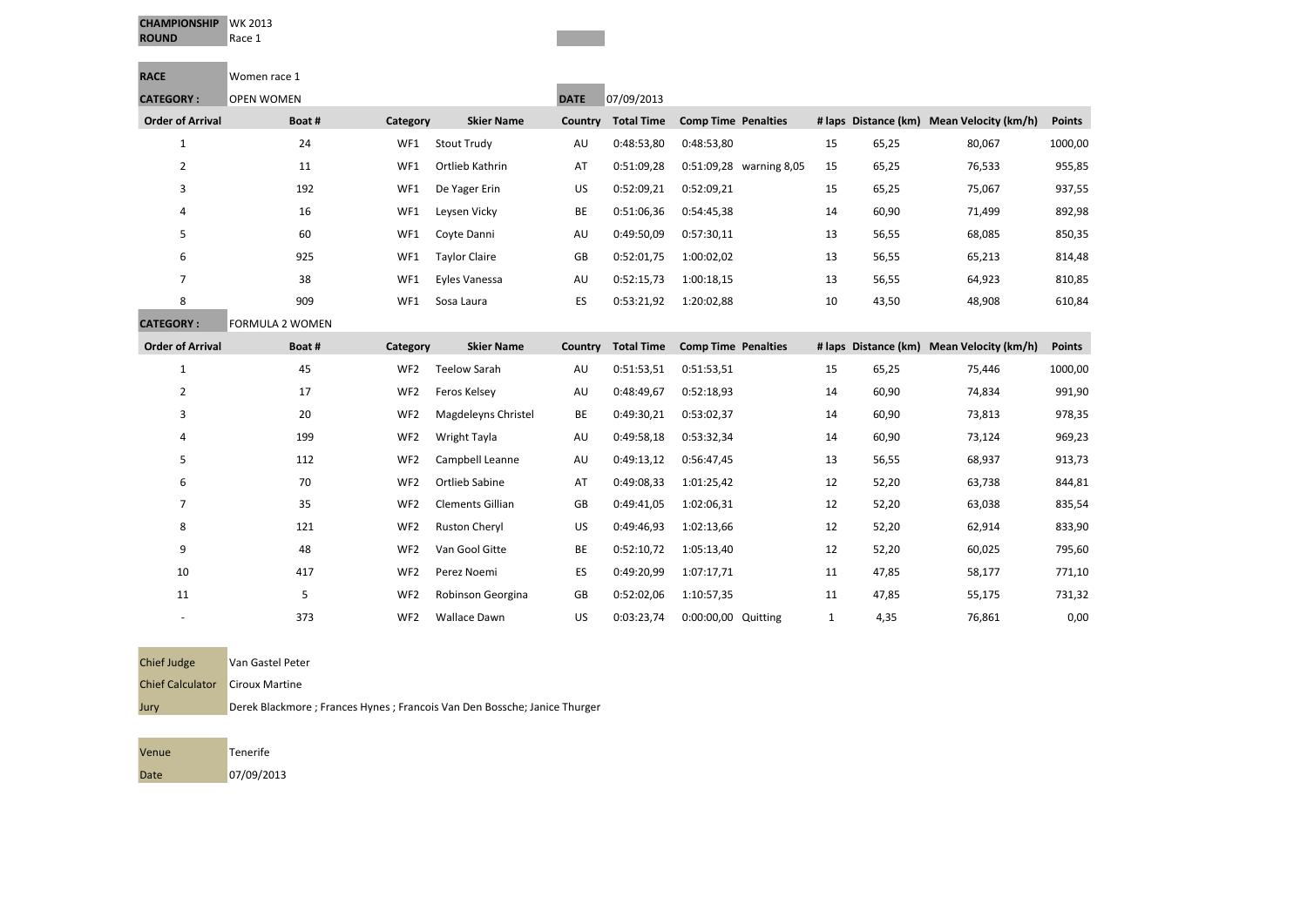| <b>CHAMPIONSHIP</b><br><b>ROUND</b> | <b>WK 2013</b><br>Race 1 |            |                         |           |                   |                            |                |       |                                           |               |
|-------------------------------------|--------------------------|------------|-------------------------|-----------|-------------------|----------------------------|----------------|-------|-------------------------------------------|---------------|
| <b>RACE</b>                         | Juniors race 1           |            |                         |           |                   |                            |                |       |                                           |               |
| <b>CATEGORY:</b>                    | <b>JUNIOR BOYS</b>       |            |                         |           |                   |                            |                |       |                                           |               |
| <b>Order of Arrival</b>             | Boat#                    | Category   | <b>Skier Name</b>       | Country   | <b>Total Time</b> | <b>Comp Time Penalties</b> |                |       | # laps Distance (km) Mean Velocity (km/h) | <b>Points</b> |
| $\mathbf{1}$                        | 77                       | <b>JUB</b> | Horan Mitchell          | <b>NZ</b> | 0:38:44,60        | 0:38:44,60                 | 11             | 47,85 | 74,103                                    | 1000,00       |
| 2                                   | 47                       | <b>JUB</b> | Manchett Ben            | GB        | 0:41:03,23        | 0:41:03,23                 | 11             | 47,85 | 69,933                                    | 943,71        |
| 3                                   | 192                      | <b>JUB</b> | Kennedy Brett           | US        | 0:37:44,72        | 0:41:31,20                 | 10             | 43,50 | 69,147                                    | 933,12        |
| 4                                   | 30                       | <b>JUB</b> | De Vos Gianni           | BE        | 0:37:58,34        | 0:41:46,17                 | 10             | 43,50 | 68,734                                    | 927,54        |
| 5                                   | 210                      | <b>JUB</b> | Smith Thomas            | GB        | 0:43:19,79        | 0:43:19,79                 | 11             | 47,85 | 66,259                                    | 894,14        |
| 6                                   | 611                      | <b>JUB</b> | <b>Llanos Marcos</b>    | ES        | 0:38:34,80        | 0:47:09,20                 | 9              | 39,15 | 60,886                                    | 821,64        |
| 7                                   | 811                      | <b>JUB</b> | Gutierrez Segio         | ES        | 0:40:28,67        | 1:51:18,85                 | 4              | 17,40 | 25,792                                    | 348,05        |
|                                     | 4                        | <b>JUB</b> | Vanzetta Jake           | AU        | 0:12:04,19        | 0:00:00,00 Quitting        | 4              | 17,40 | 86,497                                    | 0,00          |
|                                     | $\overline{7}$           | <b>JUB</b> | Harrison Jack           | AU        | 0:20:53,39        | 0:00:00,00 Quitting        | $\overline{7}$ | 30,45 | 87,459                                    | 0,00          |
| <b>CATEGORY:</b>                    | <b>JUNIOR GIRLS</b>      |            |                         |           |                   |                            |                |       |                                           |               |
| <b>Order of Arrival</b>             | Boat#                    | Category   | <b>Skier Name</b>       | Country   | <b>Total Time</b> | <b>Comp Time Penalties</b> |                |       | # laps Distance (km) Mean Velocity (km/h) | <b>Points</b> |
| $\mathbf 1$                         | 45                       | <b>JUG</b> | Jones Ellen             | AU        | 0:35:52,92        | 0:35:52,92                 | 11             | 47,85 | 80,012                                    | 1000,00       |
| 2                                   | 99                       | <b>JUG</b> | <b>Stapleton Rachel</b> | AU        | 0:37:31,94        | 0:37:31,94                 | 11             | 47,85 | 76,494                                    | 956,02        |
| 3                                   | 72                       | <b>JUG</b> | Van de Ven Hailey       | BE        | 0:36:54,27        | 0:40:35,70                 | 10             | 43,50 | 70,723                                    | 883,90        |
| 4                                   | 11                       | <b>JUG</b> | Maeckelberg Demi        | BE        | 0:37:37,01        | 0:41:22,71                 | 10             | 43,50 | 69,384                                    | 867,16        |
| 5                                   | 81                       | <b>JUG</b> | Alongi Marisa           | GB        | 0:37:21,91        | 0:45:40,11                 | 9              | 39,15 | 62,866                                    | 785,70        |
| 6                                   | $\overline{2}$           | <b>JUG</b> | Flexman Natalia         | <b>NZ</b> | 0:39:00,64        | 0:47:40,78                 | 9              | 39,15 | 60,214                                    | 752,56        |
| 7                                   | 35                       | <b>JUG</b> | Clark Samantha          | GB        | 0:38:39,88        | 1:00:45,53                 | 7              | 30,45 | 47,252                                    | 590,56        |
| 8                                   | 909                      | JUG        | Montanez Angela         | ES        | 0:42:30,18        | 1:17:55,32                 | 6              | 26,10 | 36,845                                    | 460,48        |

| <b>Chief Judge</b>      | Van Gastel Peter      |
|-------------------------|-----------------------|
| <b>Chief Calculator</b> | <b>Ciroux Martine</b> |
| Jury                    | Derek Blackmore ;     |

; Frances Hynes ; Francois Van Den Bossche; Janice Thurger

| Venue | Tenerife   |
|-------|------------|
| Date  | 07/09/2013 |

**The State**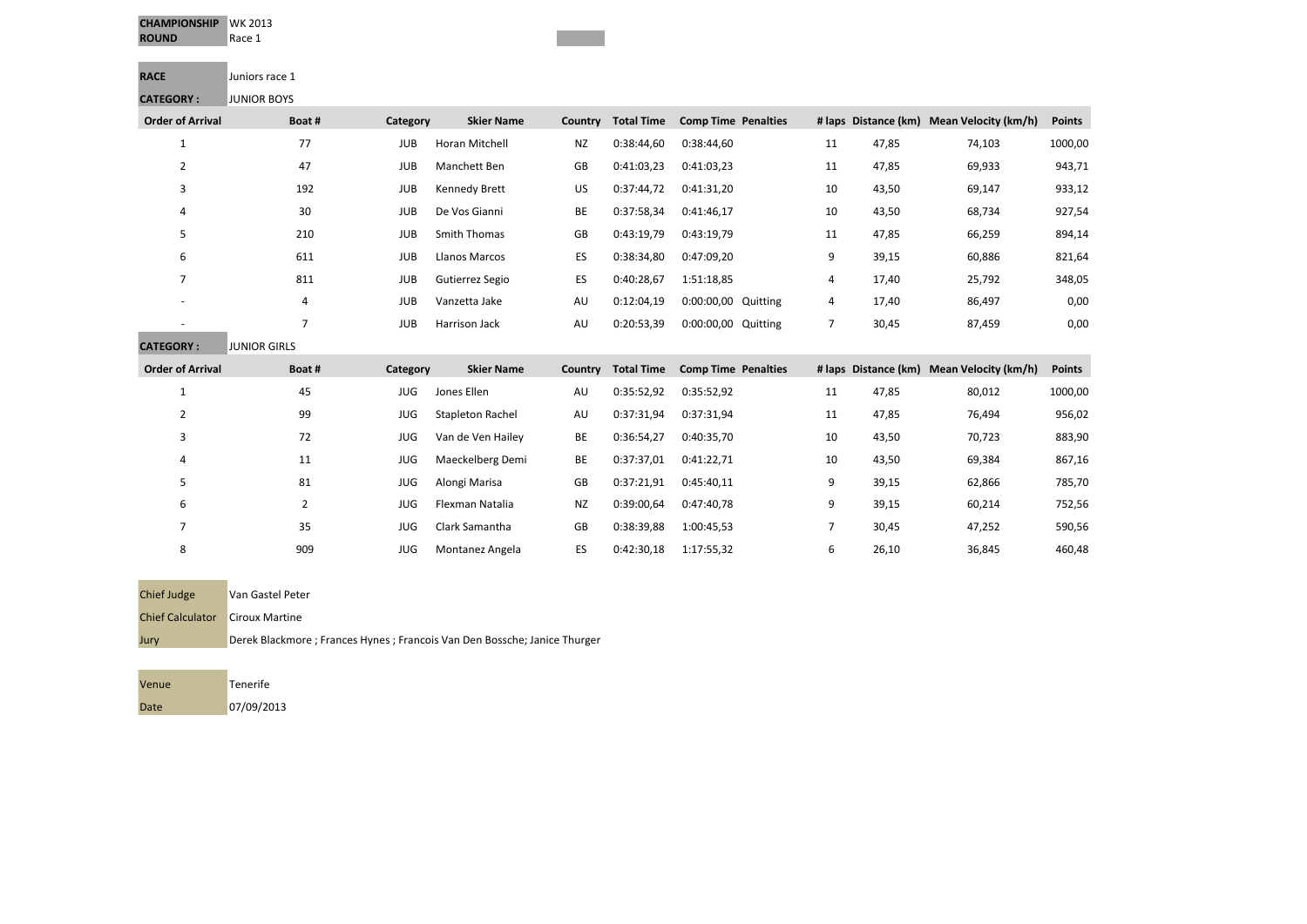| <b>CHAMPIONSHIP</b> | WK 2013 |
|---------------------|---------|
| <b>ROUND</b>        | Race 1  |

**RACE** Men race 1 **CATEGORY :** OPEN MEN

| : נאובשטחו               | <b>UPEN IVIEN</b> |          |                        |         |                   |                            |    |       |                                           |               |
|--------------------------|-------------------|----------|------------------------|---------|-------------------|----------------------------|----|-------|-------------------------------------------|---------------|
| <b>Order of Arrival</b>  | Boat#             | Category | <b>Skier Name</b>      | Country | <b>Total Time</b> | <b>Comp Time Penalties</b> |    |       | # laps Distance (km) Mean Velocity (km/h) | <b>Points</b> |
| 1                        | 99                | MF1      | Mawer Wayne            | AU      | 1:03:57,74        | 1:03:57,74                 | 21 | 84,00 | 78,796                                    | 1000,00       |
| 2                        | 43                | MF1      | <b>Kirkland Darren</b> | GB      | 1:07:10,78        | 1:07:10,78                 | 21 | 84,00 | 75,023                                    | 952,10        |
| 3                        | 11                | MF1      | <b>Weaver Mark</b>     | AU      | 1:07:15,54        | 1:07:15,54                 | 21 | 84,00 | 74,934                                    | 950,98        |
| 4                        | 60                | MF1      | <b>Rigg Codie</b>      | AU      | 1:04:07,54        | 1:07:19,92                 | 20 | 80,00 | 74,853                                    | 949,95        |
| 5                        | $\overline{2}$    | MF1      | Van Gaeveren Steven    | BE      | 1:05:39,95        | 1:08:56,95                 | 20 | 80,00 | 73,097                                    | 927,67        |
| 6                        | 72                | MF1      | Vansteelant Dave       | BE      | 1:06:50,03        | 1:10:10,53                 | 20 | 80,00 | 71,820                                    | 911,46        |
|                          | 989               | MF1      | Gonzalez Jose Domingo  | ES      | 1:04:39,93        | 1:15:26,58                 | 18 | 72,00 | 66,805                                    | 847,82        |
| 8                        | 30                | MF1      | <b>Bertels Buby</b>    | BE      | 1:06:03,45        | 1:21:36,02                 | 17 | 68,00 | 61,764                                    | 783,84        |
| 9                        | 909               | MF1      | <b>Fuentes Aaron</b>   | ES      | 1:08:31,65        | 1:35:56,31                 | 15 | 60,00 | 52,534                                    | 666,70        |
| 10                       | 811               | MF1      | Dominguez Josito       | ES      | 1:06:43,75        | 1:47:47,59                 | 13 | 52,00 | 46,756                                    | 593,38        |
| ٠                        | 38                | MF1      | Robinson Harvey        | GB      | 0:33:20,79        | 0:00:00,00 Quitting        | 9  | 36,00 | 64,774                                    | 0,00          |
|                          | 34                | MF1      | Cramphorn James        | GB      | 0:29:27,67        | 0:00:00,00<br>Quitting     | 8  | 32,00 | 65,171                                    | 0,00          |
| $\overline{\phantom{a}}$ | 191               | MF1      | Haig Todd              | US      | 0:02:38,00        | 0:00:00,00 Quitting        |    | 4,00  | 91,140                                    | 0,00          |

| <b>Chief Judge</b>      | Van Gastel Peter      |
|-------------------------|-----------------------|
| <b>Chief Calculator</b> | <b>Ciroux Martine</b> |
| Jury                    | Derek Blackmore       |

g; Frances Hynes ; Francois Van Den Bossche; Janice Thurger

Venue Tenerife Date 07/09/2013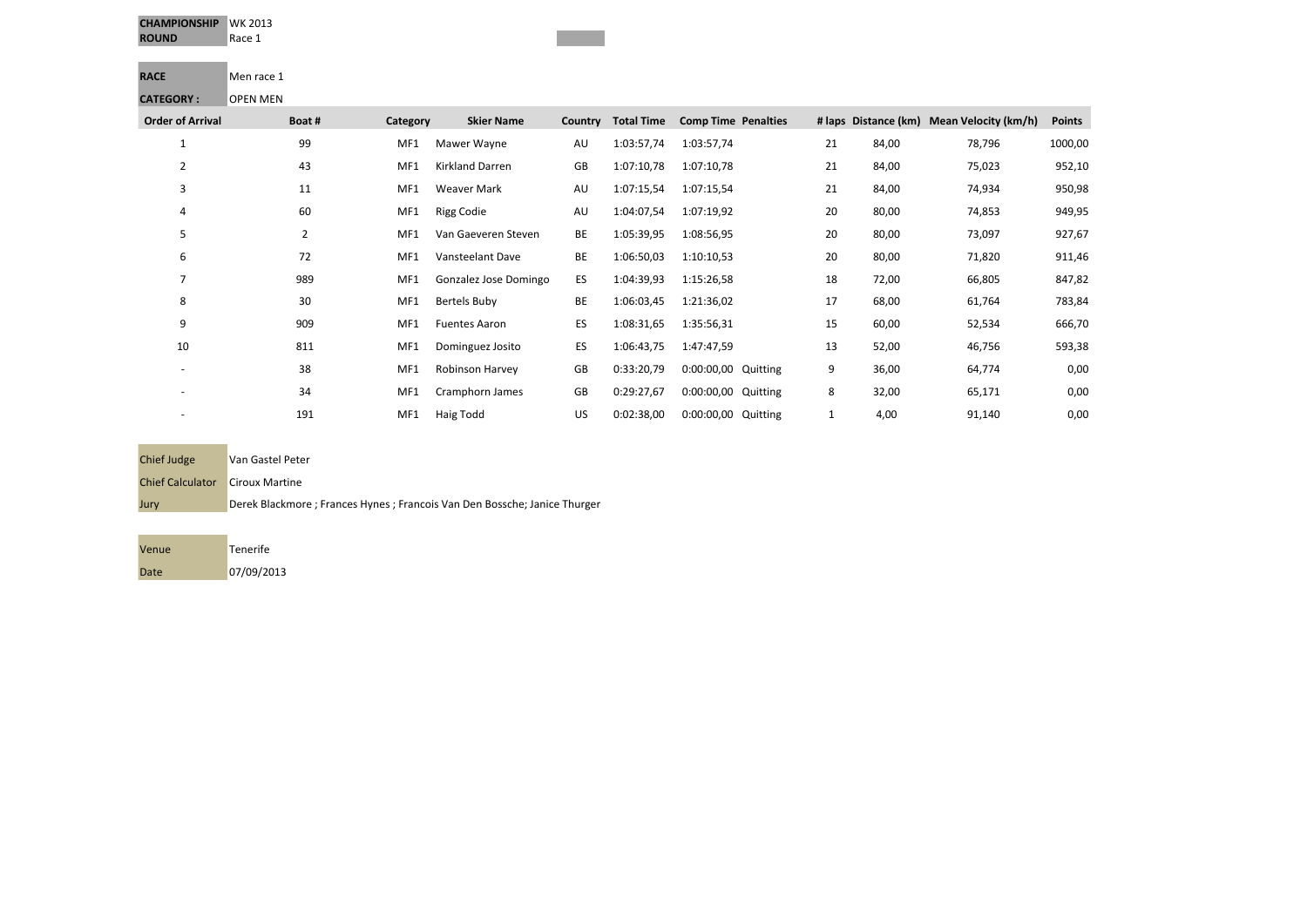**Contract Contract Contract** 

| <b>CATEGORY:</b>        | FORMULA 2 MEN |                 |                       |         |                   |                            |                |       |                                           |               |
|-------------------------|---------------|-----------------|-----------------------|---------|-------------------|----------------------------|----------------|-------|-------------------------------------------|---------------|
| <b>Order of Arrival</b> | Boat#         | Category        | <b>Skier Name</b>     | Country | <b>Total Time</b> | <b>Comp Time Penalties</b> |                |       | # laps Distance (km) Mean Velocity (km/h) | <b>Points</b> |
| $\mathbf{1}$            | 17            | MF <sub>2</sub> | Tegart Jake           | AU      | 1:04:57,33        | 1:04:57,33                 | 21             | 84,00 | 77,592                                    | 1000,00       |
| $\overline{2}$          | 199           | MF <sub>2</sub> | <b>Gulley Ben</b>     | AU      | 1:05:13,81        | 1:05:13,81                 | 21             | 84,00 | 77,265                                    | 995,78        |
| 3                       | 373           | MF <sub>2</sub> | Anderson Andy         | US      | 1:04:24,10        | 1:07:37,31                 | 20             | 80,00 | 74,532                                    | 960,57        |
| 4                       | 121           | MF <sub>2</sub> | King Cameron          | US      | 1:04:34,04        | 1:07:47,74                 | 20             | 80,00 | 74,341                                    | 958,10        |
| 5                       | 5             | MF <sub>2</sub> | Newland William       | GB      | 1:05:37,52        | 1:12:32,00                 | 19             | 76,00 | 69,485                                    | 895,52        |
| 6                       | 32            | MF <sub>2</sub> | De Weert Roy          | BE      | 1:06:27,26        | 1:13:26,97                 | 19             | 76,00 | 68,618                                    | 884,35        |
| 7                       | 81            | MF <sub>2</sub> | <b>Barlettt James</b> | GB      | 1:04:37,52        | 1:15:23,77                 | 18             | 72,00 | 66,847                                    | 861,52        |
| 8                       | 20            | MF <sub>2</sub> | Sewell Dave           | GB      | 1:04:46,54        | 1:15:34,29                 | 18             | 72,00 | 66,692                                    | 859,52        |
| 9                       | 747           | MF <sub>2</sub> | de la Cruz Oscar      | ES      | 1:05:04,01        | 1:20:22,60                 | 17             | 68,00 | 62,705                                    | 808,13        |
|                         | 407           | MF <sub>2</sub> | Perez Xuancar         | ES      | 0:08:25,97        | 0:00:00,00 Quitting        | $\overline{2}$ | 8,00  | 56,920                                    | 0,00          |
|                         | 417           | MF <sub>2</sub> | <b>Exposito Mario</b> | ES      | 0:32:12,42        | 0:00:00,00 Quitting        | 9              | 36,00 | 67,066                                    | 0,00          |
|                         | 48            | MF <sub>2</sub> | Malot Steven          | BE      | 0:09:54,42        | 0:00:00,00 Quitting        | $\overline{2}$ | 8,00  | 48,450                                    | 0,00          |
|                         | 45            | MF <sub>2</sub> | Sheath Aaron          | AU      | 0:26:06,64        | 0:00:00,00 Quitting        | 8              | 32,00 | 73,533                                    | 0,00          |

| <b>Chief Judge</b>      | Van Gastel Peter                                                           |
|-------------------------|----------------------------------------------------------------------------|
| <b>Chief Calculator</b> | <b>Ciroux Martine</b>                                                      |
| Jury                    | Derek Blackmore ; Frances Hynes ; Francois Van Den Bossche; Janice Thurger |
|                         |                                                                            |

Venue Tenerife Date 07/09/2013

the control of the control of the control of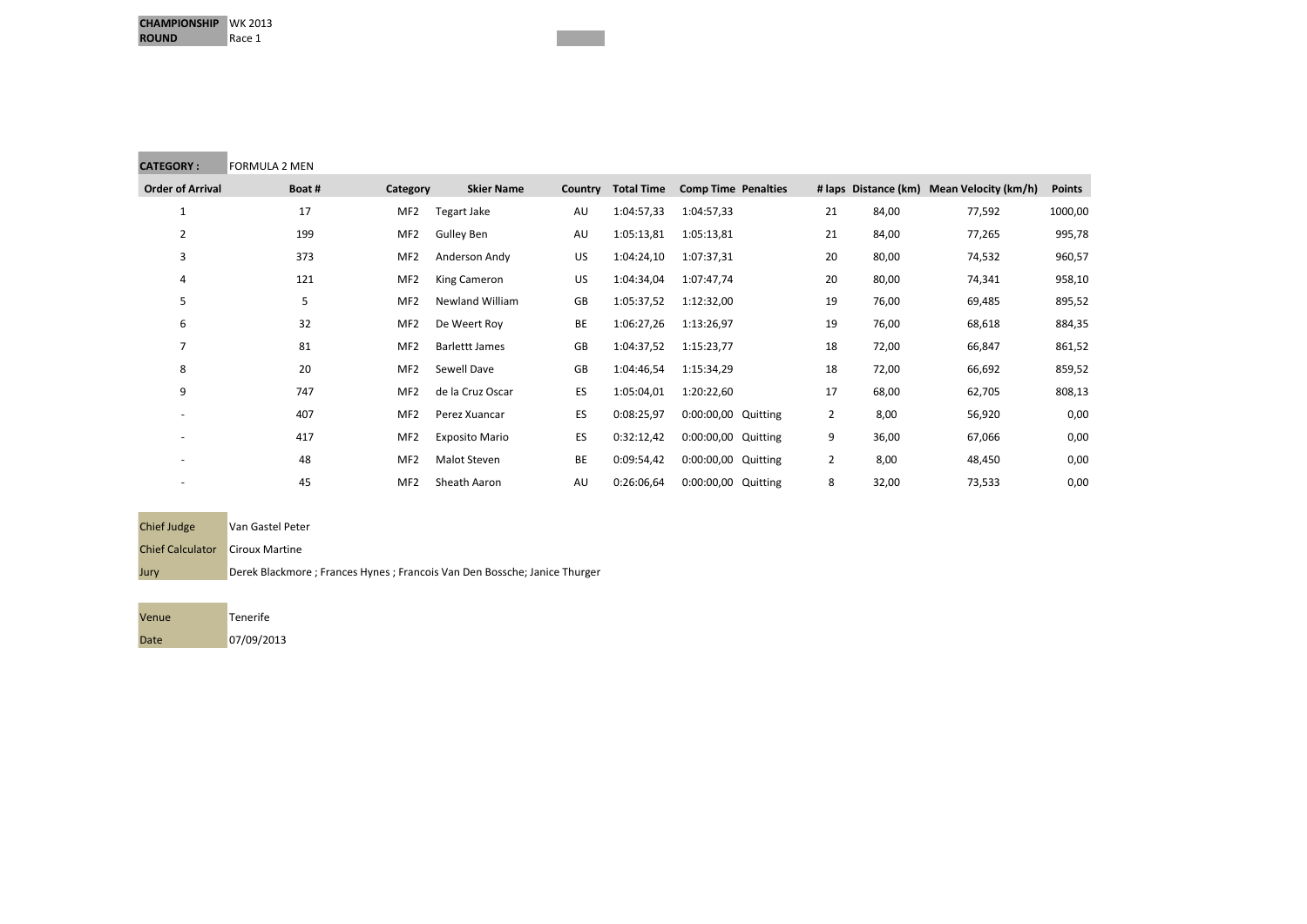| <b>CHAMPIONSHIP</b><br><b>ROUND</b> | WK 2013<br>Race 2      |                 |                      | <b>DATE</b> | 09/09/2013        |                      |                  |                |       |                                    |               |
|-------------------------------------|------------------------|-----------------|----------------------|-------------|-------------------|----------------------|------------------|----------------|-------|------------------------------------|---------------|
| <b>RACE</b>                         | Women-race 2           |                 |                      |             |                   |                      |                  |                |       |                                    |               |
| <b>CATEGORY:</b>                    | <b>OPEN WOMEN</b>      |                 |                      |             |                   |                      |                  |                |       |                                    |               |
| <b>Order of Arrival</b>             | Boat #                 | Category        | <b>Skier Name</b>    | Country     | <b>Total Time</b> | <b>Comp Time</b>     | <b>Penalties</b> | # laps         |       | Distance (km) Mean Velocity (km/h) | <b>Points</b> |
| $\mathbf{1}$                        | 24                     | WF1             | <b>Stout Trudy</b>   | AU          | 0:50:40,41        | 0:50:40,41           |                  | 17             | 63,75 | 75,483                             | 1000,00       |
| $\overline{2}$                      | 11                     | WF1             | Ortlieb Kathrin      | AT          | 0:51:13,60        | 0:51:13,60           |                  | 17             | 63,75 | 74,668                             | 989,20        |
| 3                                   | 192                    | WF1             | De Yager Erin        | US          | 0:51:29,04        | 0:51:29,04           |                  | 17             | 63,75 | 74,295                             | 984,25        |
| 4                                   | 60                     | WF1             | Coyte Danni          | AU          | 0:50:50,95        | 1:01:44,72           |                  | 14             | 52,50 | 61,948                             | 820,68        |
| 5                                   | 925                    | WF1             | <b>Taylor Claire</b> | GB          | 0:51:20,65        | 1:02:20,79           |                  | 14             | 52,50 | 61,351                             | 812,77        |
| 6                                   | 38                     | WF1             | Eyles Vanessa        | AU          | 0:52:30,18        | 1:03:45,22           |                  | 14             | 52,50 | 59,997                             | 794,83        |
| $\overline{7}$                      | 909                    | WF1             | Sosa Laura           | ES          | 0:51:49,25        | 1:28:05,72           |                  | 10             | 37,50 | 43,419                             | 575,21        |
|                                     | 16                     | WF1             | Leysen Vicky         | BE          | 0:27:24,04        | 0:00:00,00 Quitting  |                  | 9              | 34,00 | 74,451                             | 0,00          |
| <b>CATEGORY:</b>                    | <b>FORMULA 2 WOMEN</b> |                 |                      |             |                   |                      |                  |                |       |                                    |               |
| <b>Order of Arrival</b>             | Boat #                 | Category        | <b>Skier Name</b>    | Country     | <b>Total Time</b> | <b>Comp Time</b>     | <b>Penalties</b> | # laps         |       | Distance (km) Mean Velocity (km/h) | <b>Points</b> |
| $\mathbf{1}$                        | 45                     | WF <sub>2</sub> | <b>Teelow Sarah</b>  | AU          | 0:51:21,18        | 0:51:21,18           |                  | 17             | 68,00 | 79,450                             | 1000,00       |
| $\overline{2}$                      | 112                    | WF <sub>2</sub> | Campbell Leanne      | AU          | 0:51:35,19        | 0:51:35,19           |                  | 17             | 68,00 | 79,091                             | 995,47        |
| 3                                   | 20                     | WF <sub>2</sub> | Magdeleyns Christel  | BE          | 0:51:04,10        | 0:54:15,60           |                  | 16             | 64,00 | 75,193                             | 946,42        |
| 4                                   | 70                     | WF <sub>2</sub> | Ortlieb Sabine       | AT          | 0:51:57,12        | 0:55:11,94           |                  | 16             | 64,00 | 73,914                             | 930,32        |
| 5                                   | 373                    | WF <sub>2</sub> | Wallace Dawn         | US          | 0:53:12,64        | 0:56:32,18           |                  | 16             | 64,00 | 72,166                             | 908,31        |
| 6                                   | 48                     | WF <sub>2</sub> | Van Gool Gitte       | BE          | 0:53:14,74        | 0:56:34,41           |                  | 16             | 64,00 | 72,119                             | 907,72        |
| $\overline{7}$                      | 199                    | WF <sub>2</sub> | Wright Tayla         | AU          | 0:51:01,42        | 1:00:09,29 rule 9.06 |                  | 15             | 60,00 | 70,556                             | 853,68        |
| 8                                   | 35                     | WF <sub>2</sub> | Clements Gillian     | GB          | 0:52:36,08        | 1:03:52,38           |                  | 14             | 56,00 | 63,877                             | 803,98        |
| 9                                   | 121                    | WF <sub>2</sub> | <b>Ruston Cheryl</b> | US          | 0:50:16,33        | 1:05:44,43           |                  | 13             | 52,00 | 62,062                             | 781,14        |
| 10                                  | 5                      | WF <sub>2</sub> | Robinson Georgina    | GB          | 0:50:18,61        | 1:11:16,37           |                  | 12             | 48,00 | 57,245                             | 720,51        |
| 11                                  | 747                    | WF <sub>2</sub> | Perez Noemi          | ES          | 0:53:22,63        | 1:15:37,05           |                  | 12             | 48,00 | 53,956                             | 679,11        |
|                                     | 17                     | WF <sub>2</sub> | Feros Kelsey         | AU          | 0:22:46,15        | 0:00:00,00 Quitting  |                  | $\overline{7}$ | 26,50 | 69,831                             | 0,00          |

| <b>Chief Judge</b>      | Van Gastel Peter                                                            |
|-------------------------|-----------------------------------------------------------------------------|
| <b>Chief Calculator</b> | <b>Ciroux Martine</b>                                                       |
| Jury                    | Friedrich Haselsteiner; Pauline Procter; Lyneen Varta; Vera Van Den Bossche |
| Venue                   | Tenerife                                                                    |
| Date                    | 09/09/2013                                                                  |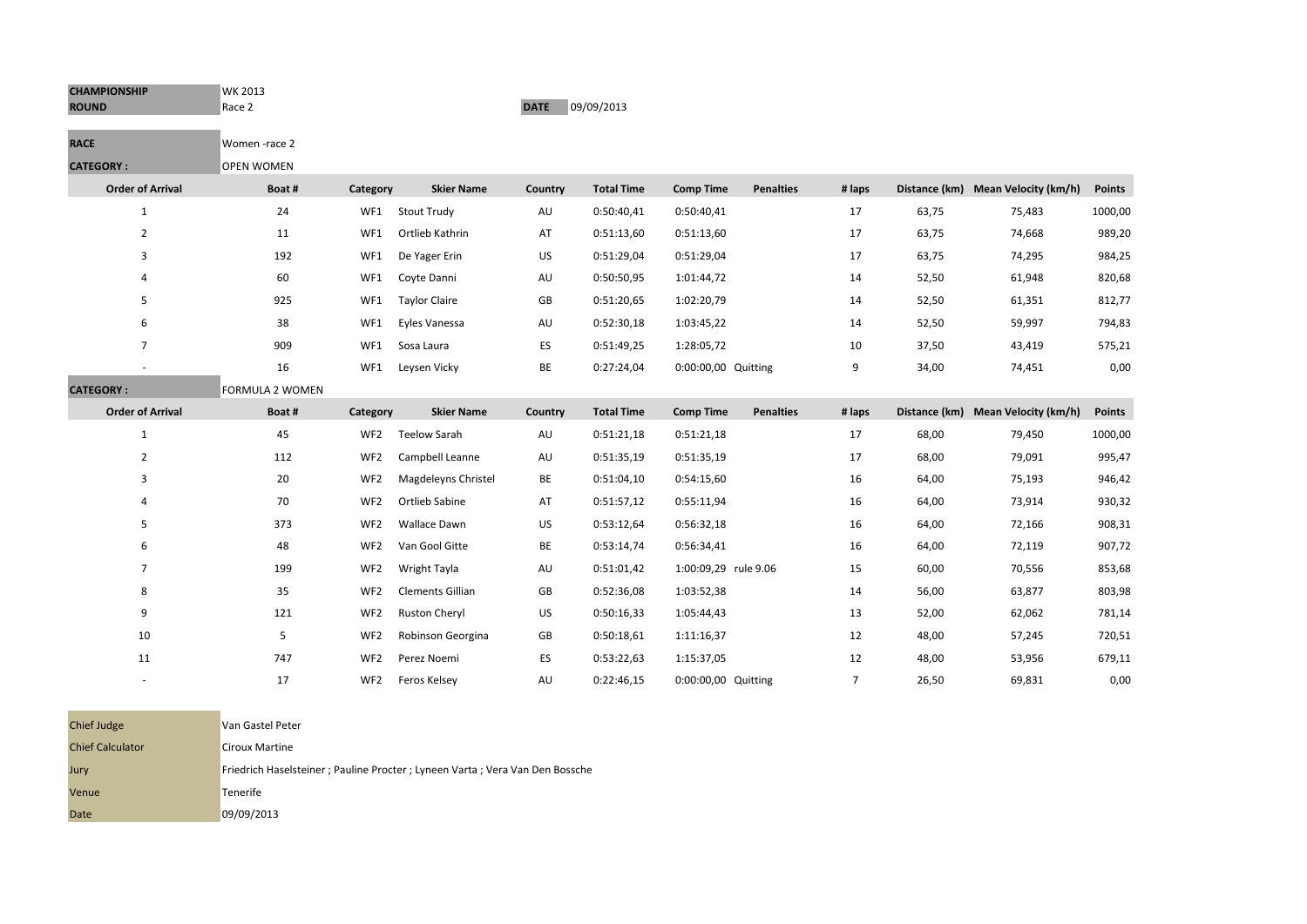| <b>CHAMPIONSHIP</b><br><b>ROUND</b> | WK 2013<br>Race 2   |            |                         | <b>DATE</b> | 09/09/2013        |                  |                          |                |       |                                    |               |
|-------------------------------------|---------------------|------------|-------------------------|-------------|-------------------|------------------|--------------------------|----------------|-------|------------------------------------|---------------|
| <b>RACE</b>                         | Juniors race 2      |            |                         |             |                   |                  |                          |                |       |                                    |               |
| <b>CATEGORY:</b>                    | <b>JUNIOR BOYS</b>  |            |                         |             |                   |                  |                          |                |       |                                    |               |
| <b>Order of Arrival</b>             | Boat#               | Category   | <b>Skier Name</b>       | Country     | <b>Total Time</b> | <b>Comp Time</b> | <b>Penalties</b>         | # laps         |       | Distance (km) Mean Velocity (km/h) | <b>Points</b> |
| $\mathbf{1}$                        | 60                  | <b>JUB</b> | Harrison Jack           | AU          | 0:33:34,13        | 0:33:34,13       |                          | 12             | 48,00 | 85,794                             | 1000,00       |
| $\overline{2}$                      | 77                  | <b>JUB</b> | Horan Mitchell          | <b>NZ</b>   | 0:36:12,81        | 0:36:12,81       |                          | 12             | 48,00 | 79,528                             | 926,96        |
| 3                                   | 4                   | <b>JUB</b> | Vanzetta Jake           | AU          | 0:35:03,76        | 0:38:15,01       |                          | 11             | 44,00 | 75,294                             | 877,60        |
| 4                                   | 191                 | <b>JUB</b> | Kennedy Brett           | US          | 0:36:15,86        | 0:39:33,67       |                          | 11             | 44,00 | 72,799                             | 848,52        |
| 5                                   | 30                  | <b>JUB</b> | De Vos Gianni           | BE          | 0:36:40,03        | 0:40:00,03       |                          | 11             | 44,00 | 71,999                             | 839,20        |
| 6                                   | 47                  | <b>JUB</b> | Manchett Ben            | GB          | 0:35:28,27        | 0:42:33,92       |                          | 10             | 40,00 | 67,661                             | 788,64        |
| $\overline{7}$                      | 611                 | <b>JUB</b> | Llanos Marcos           | ES          | 0:38:08,83        | 0:50:51,77       |                          | 9              | 36,00 | 56,623                             | 659,98        |
| 8                                   | 811                 | <b>JUB</b> | Gutierrez Segio         | ES          | 0:36:53,55        | 1:13:47,11       |                          | 6              | 24,00 | 39,032                             | 454,95        |
|                                     | 210                 | <b>JUB</b> | Smith Thomas            | GB          | 0:00:00,00        |                  | 0:00:00,00 Did Not Start | 0              | 0,00  | 0,000                              | 0,00          |
| <b>CATEGORY:</b>                    | <b>JUNIOR GIRLS</b> |            |                         |             |                   |                  |                          |                |       |                                    |               |
| <b>Order of Arrival</b>             | Boat #              | Category   | <b>Skier Name</b>       | Country     | <b>Total Time</b> | <b>Comp Time</b> | <b>Penalties</b>         | # laps         |       | Distance (km) Mean Velocity (km/h) | <b>Points</b> |
| $\mathbf{1}$                        | 399                 | <b>JUG</b> | <b>Stapleton Rachel</b> | AU          | 0:33:15,07        | 0:33:15,07       |                          | 11             | 44,00 | 79,396                             | 1000,00       |
| $\overline{2}$                      | 45                  | <b>JUG</b> | Jones Ellen             | AU          | 0:34:19,01        | 0:34:19,01       |                          | 11             | 44,00 | 76,930                             | 968,94        |
| 3                                   | 72                  | <b>JUG</b> | Van de Ven Hailey       | BE          | 0:34:10,22        | 0:37:35,24       |                          | 10             | 40,00 | 70,236                             | 884,63        |
| 4                                   | 11                  | <b>JUG</b> | Maeckelberg Demi        | BE          | 0:34:25,51        | 0:37:52,06       |                          | 10             | 40,00 | 69,716                             | 878,08        |
| 5                                   | $\overline{2}$      | <b>JUG</b> | Flexman Natalia         | <b>NZ</b>   | 0:34:02,58        | 0:41:36,48       |                          | 9              | 36,00 | 63,449                             | 799,15        |
| 6                                   | 35                  | <b>JUG</b> | Clark Samantha          | GB          | 0:34:41,33        | 0:54:30,66       |                          | $\overline{7}$ | 28,00 | 48,431                             | 609,99        |
| $\overline{7}$                      | 909                 | <b>JUG</b> | Montanez Angela         | ES          | 0:37:28,57        | 1:08:42,38       |                          | 6              | 24,00 | 38,424                             | 483,96        |
|                                     | 81                  | <b>JUG</b> | Alongi Marisa           | GB          | 0:00:00,00        |                  | 0:00:00,00 Did Not Start | 0              | 0,00  | 0,000                              | 0,00          |

| <b>Chief Judge</b>      | Van Gastel Peter                                                            |
|-------------------------|-----------------------------------------------------------------------------|
| <b>Chief Calculator</b> | <b>Ciroux Martine</b>                                                       |
| Jury                    | Friedrich Haselsteiner; Pauline Procter; Lyneen Varta; Vera Van Den Bossche |
| Venue                   | Tenerife                                                                    |
| Date                    | 09/09/2013                                                                  |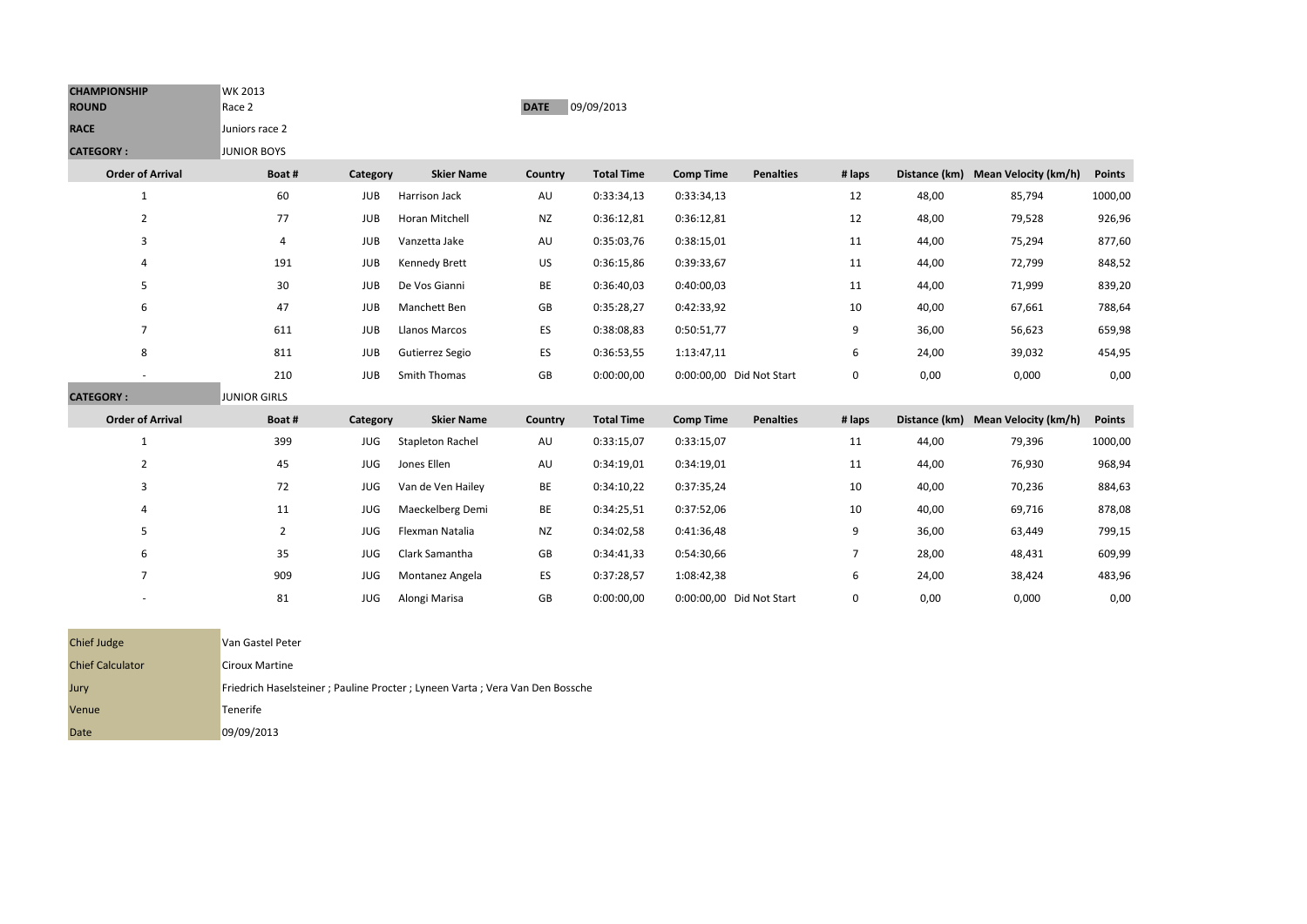| <b>CHAMPIONSHIP</b> | <b>WK 2013</b> |             |            |
|---------------------|----------------|-------------|------------|
| <b>ROUND</b>        | Race 2         | <b>DATE</b> | 09/09/2013 |

۰

**COLLEGE** 

## **RACE** Men race 2 **CATEGORY :** OPEN MEN

| <b>Order of Arrival</b>  | Boat# | Category | <b>Skier Name</b>     | Country | <b>Total Time</b> | <b>Comp Time</b>    | <b>Penalties</b> | # laps |       | Distance (km) Mean Velocity (km/h) | <b>Points</b> |
|--------------------------|-------|----------|-----------------------|---------|-------------------|---------------------|------------------|--------|-------|------------------------------------|---------------|
|                          | 99    | MF1      | Mawer Wayne           | AU      | 1:05:37,51        | 1:05:37,51          |                  | 24     | 96,00 | 87,771                             | 1000,00       |
| 2                        | 191   | MF1      | Haig Todd             | US      | 1:07:04,53        | 1:07:04,53          |                  | 24     | 96,00 | 85,873                             | 978,37        |
|                          | 11    | MF1      | Weaver Mark           | AU      | 1:08:04,28        | 1:11:01,86          |                  | 23     | 92,00 | 81,091                             | 923,89        |
| 4                        | 60    | MF1      | <b>Rigg Codie</b>     | AU      | 1:08:28,21        | 1:11:26,82          |                  | 23     | 92,00 | 80,619                             | 918,51        |
| 5                        | 43    | MF1      | Kirkland Darren       | GB      | 1:06:26,43        | 1:12:28,83          |                  | 22     | 88,00 | 79,470                             | 905,41        |
| 6                        | 2     | MF1      | Van Gaeveren Steven   | BE      | 1:07:38,23        | 1:13:47,16          |                  | 22     | 88,00 | 78,064                             | 889,40        |
| 7                        | 30    | MF1      | Bertels Buby          | BE      | 1:07:56,03        | 1:25:48,66          |                  | 19     | 76,00 | 67,124                             | 764,76        |
| 8                        | 38    | MF1      | Lynch Jack            | GB      | 1:07:58,03        | 1:35:57,22          |                  | 17     | 68,00 | 60,029                             | 683,92        |
| 9                        | 811   | MF1      | Dominguez Josito      | ES      | 1:06:52,30        | 1:54:38,23          |                  | 14     | 56,00 | 50,245                             | 572,45        |
| 10                       | 909   | MF1      | <b>Fuentes Aaron</b>  | ES      | 1:08:00,80        | 2:28:23,57          |                  | 11     | 44,00 | 38,816                             | 442,23        |
| $\overline{\phantom{a}}$ | 989   | MF1      | Gonzalez Jose Domingo | ES      | 0:03:27,98        | 0:00:00,00 Quitting |                  |        | 4,00  | 69,238                             | 0,00          |
| ۰                        | 34    | MF1      | Cramphorn James       | GB      | 1:01:37,68        | 0:00:00,00 Quitting |                  | 20     | 80,00 | 77,887                             | 0,00          |
| ۰                        | 72    | MF1      | Vansteelant Dave      | BE      | 0:29:13,03        | 0:00:00,00 Quitting |                  | 10     | 40,00 | 82,143                             | 0,00          |

| Chief Judge             | Van Gastel Peter                                                            |
|-------------------------|-----------------------------------------------------------------------------|
| <b>Chief Calculator</b> | <b>Ciroux Martine</b>                                                       |
| Jury                    | Friedrich Haselsteiner; Pauline Procter; Lyneen Varta; Vera Van Den Bossche |
| Venue                   | Tenerife                                                                    |
| Date                    | 09/09/2013                                                                  |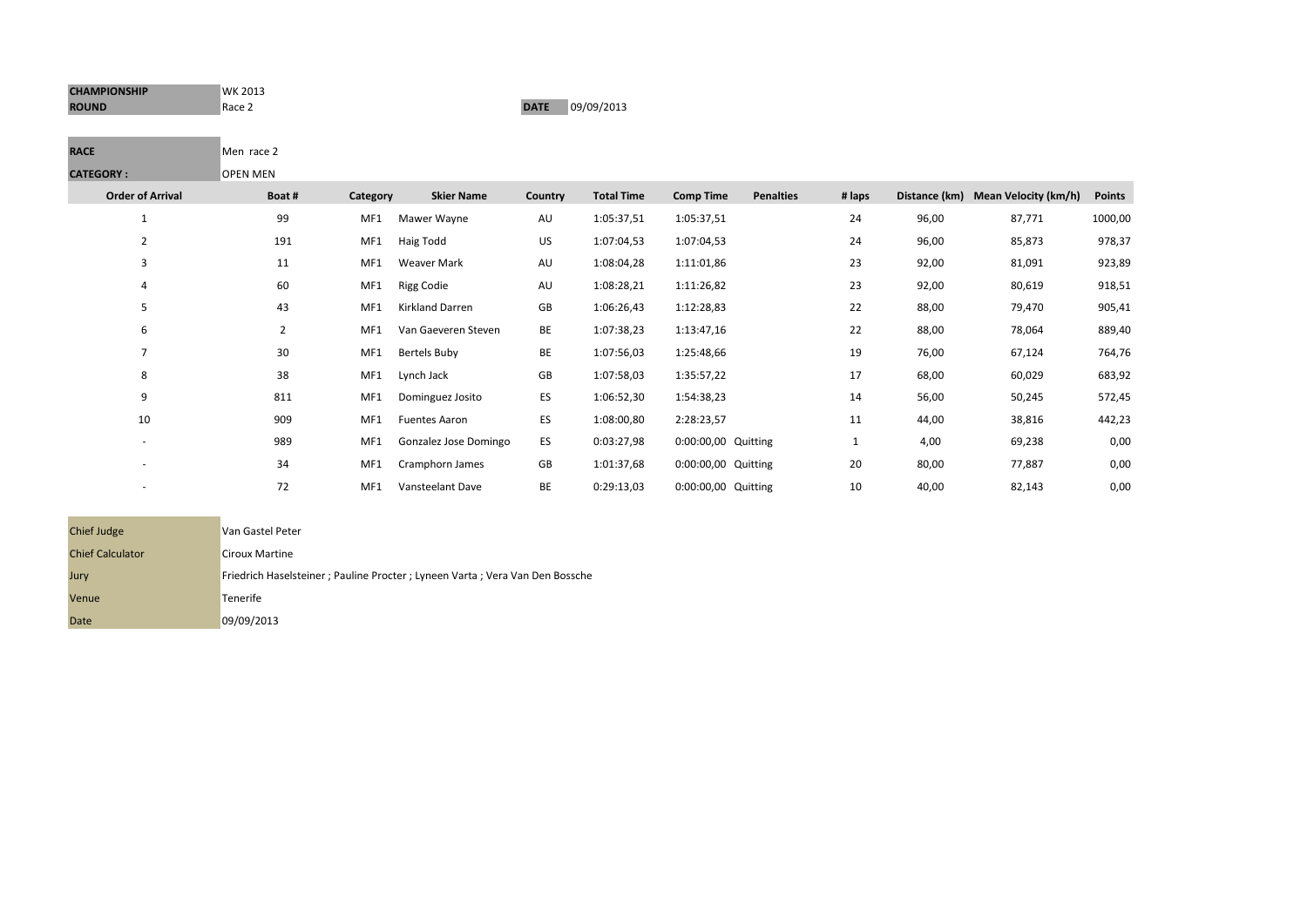| <b>CHAMPIONSHIP</b><br><b>ROUND</b> | WK 2013<br>Race 2    |                 |                       | <b>DATE</b> | 09/09/2013        |                     |                  |        |       |                                    |               |
|-------------------------------------|----------------------|-----------------|-----------------------|-------------|-------------------|---------------------|------------------|--------|-------|------------------------------------|---------------|
| <b>CATEGORY:</b>                    | <b>FORMULA 2 MEN</b> |                 |                       |             |                   |                     |                  |        |       |                                    |               |
| <b>Order of Arrival</b>             | Boat#                | Category        | <b>Skier Name</b>     | Country     | <b>Total Time</b> | <b>Comp Time</b>    | <b>Penalties</b> | # laps |       | Distance (km) Mean Velocity (km/h) | <b>Points</b> |
| $\mathbf{1}$                        | 199                  | MF <sub>2</sub> | <b>Gulley Ben</b>     | AU          | 1:06:35,95        | 1:06:35,95          |                  | 22     | 88,00 | 79,280                             | 1000,00       |
| 2                                   | 373                  | MF <sub>2</sub> | Anderson Andy         | US          | 1:06:39,03        | 1:06:39,03          |                  | 22     | 88,00 | 79,219                             | 999,22        |
| 3                                   | 17                   | MF <sub>2</sub> | Tegart Jake           | AU          | 1:07:36,24        | 1:07:36,24          |                  | 22     | 88,00 | 78,102                             | 985,13        |
| 4                                   | 5                    | MF <sub>2</sub> | Newland William       | GB          | 1:07:34,79        | 1:10:47,87          |                  | 21     | 84,00 | 74,578                             | 940,69        |
| 5                                   | 45                   | MF <sub>2</sub> | Sheath Aaron          | AU          | 1:08:26,71        | 1:11:42,27          |                  | 21     | 84,00 | 73,636                             | 928,79        |
| 6                                   | 112                  | MF <sub>2</sub> | Sewell Dave           | GB          | 1:07:03,27        | 1:13:45,60          |                  | 20     | 80,00 | 71,584                             | 902,91        |
| $\overline{7}$                      | 81                   | MF <sub>2</sub> | <b>Barlettt James</b> | GB          | 1:06:24,00        | 1:16:53,05          |                  | 19     | 76,00 | 68,675                             | 866,22        |
| 9                                   | 417                  | MF <sub>2</sub> | <b>Exposito Mario</b> | ES          | 1:07:00,39        | 1:21:53,80          |                  | 18     | 72,00 | 64,471                             | 813,20        |
| 8                                   | 747                  | MF <sub>2</sub> | de la Cruz Oscar      | ES          | 1:05:58,22        | 1:25:22,30          |                  | 17     | 68,00 | 61,846                             | 780,09        |
|                                     | 611                  | MF <sub>2</sub> | Perez Xuancar         | ES          | 0:19:20,69        | 0:00:00,00 Quitting |                  | 4      | 16,00 | 49,626                             | 0,00          |
|                                     | 48                   | MF <sub>2</sub> | Malot Steven          | BE          | 0:18:48,43        | 0:00:00,00 Quitting |                  | 5      | 20,00 | 63,806                             | 0,00          |
| $\sim$                              | 121                  | MF <sub>2</sub> | King Cameron          | US          | 0:50:56,69        | 0:00:00,00 Quitting |                  | 17     | 68,00 | 80,087                             | 0,00          |
|                                     | 32                   | MF <sub>2</sub> | De Weert Roy          | BE          | 0:45:54,55        | 0:00:00,00 Quitting |                  | 13     | 52,00 | 67,960                             | 0,00          |

| Chief Judge             | Van Gastel Peter                                                               |
|-------------------------|--------------------------------------------------------------------------------|
| <b>Chief Calculator</b> | <b>Ciroux Martine</b>                                                          |
| Jury                    | Friedrich Haselsteiner ; Pauline Procter ; Lyneen Varta ; Vera Van Den Bossche |
| Venue                   | Tenerife                                                                       |
| Date                    | 09/09/2013                                                                     |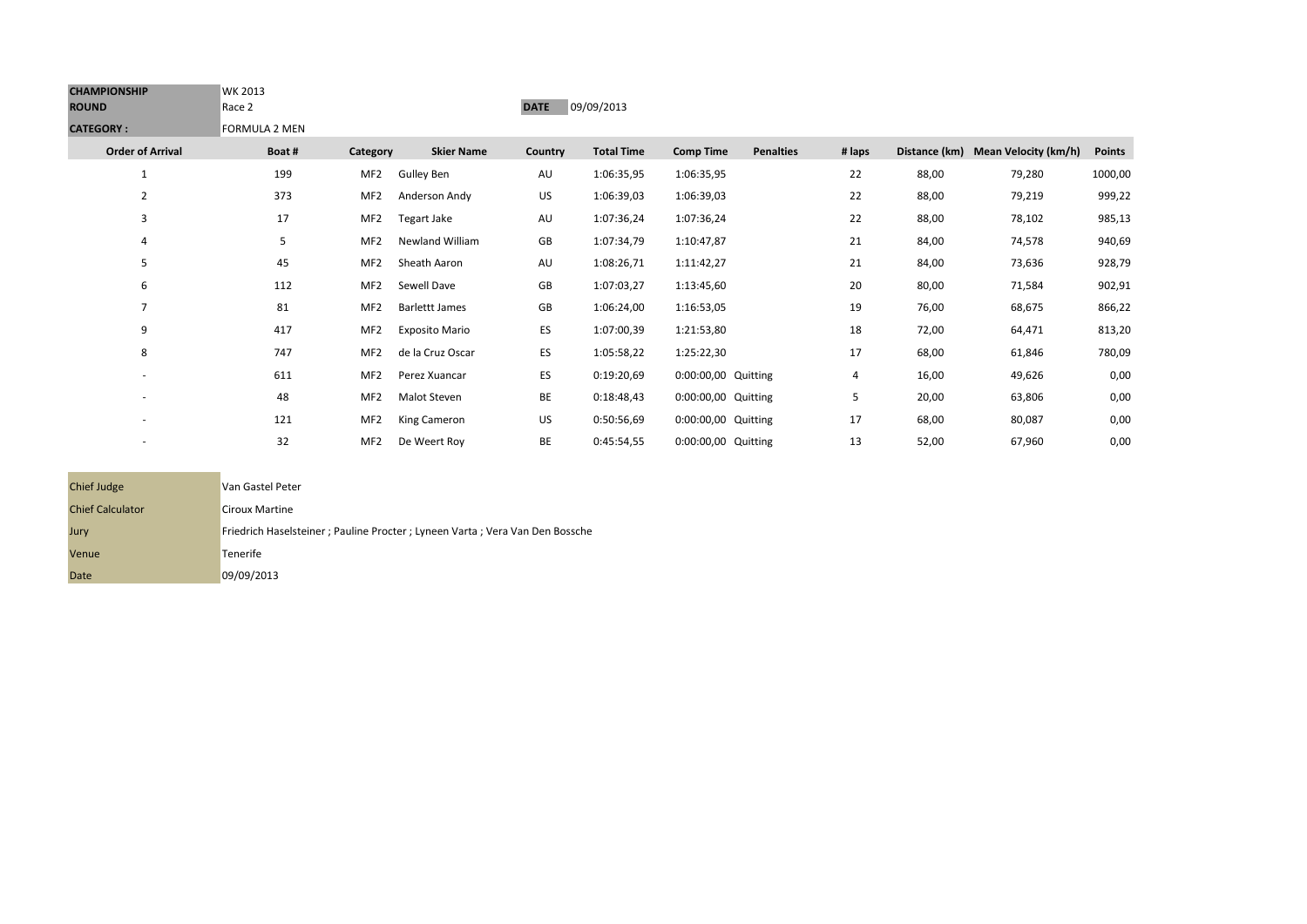**Contract Contract** 

| <b>RACE</b>             | Women race 3           |                 |                         |         |                   |                  |                          |    |       |                                           |               |
|-------------------------|------------------------|-----------------|-------------------------|---------|-------------------|------------------|--------------------------|----|-------|-------------------------------------------|---------------|
| <b>CATEGORY:</b>        | <b>OPEN WOMEN</b>      |                 |                         |         |                   |                  |                          |    |       |                                           |               |
| <b>Order of Arrival</b> | Boat#                  | Category        | <b>Skier Name</b>       | Country | <b>Total Time</b> | <b>Comp Time</b> | <b>Penalties</b>         |    |       | # laps Distance (km) Mean Velocity (km/h) | <b>Points</b> |
| $\mathbf{1}$            | 24                     | WF1             | <b>Stout Trudy</b>      | AU      | 0:50:02,15        | 0:50:02,15       |                          | 17 | 68,00 | 81,541                                    | 1000,00       |
| $\overline{2}$          | 11                     | WF1             | Ortlieb Kathrin         | AT      | 0:50:59,54        | 0:50:59,54       |                          | 17 | 68,00 | 80,012                                    | 981,24        |
| 3                       | 192                    | WF1             | De Yager Erin           | US      | 0:51:22,55        | 0:51:22,55       |                          | 17 | 68,00 | 79,415                                    | 973,91        |
| 4                       | 72                     | WF1             | Leysen Vicky            | BE      | 0:52:20,37        | 0:55:36,64       |                          | 16 | 64,00 | 73,367                                    | 899,75        |
| 5                       | 60                     | WF1             | Coyte Danni             | AU      | 0:50:58,00        | 1:01:53,28       |                          | 14 | 56,00 | 65,925                                    | 808,48        |
| 6                       | 925                    | WF1             | <b>Taylor Claire</b>    | GB      | 0:51:21,83        | 1:02:22,22       |                          | 14 | 56,00 | 65,416                                    | 802,23        |
| 7                       | 38                     | WF1             | Eyles Vanessa           | AU      | 0:50:35,84        | 1:06:09,95       |                          | 13 | 52,00 | 61,663                                    | 756,21        |
| 8                       | 909                    | WF1             | Sosa Laura              | ES      | 0:51:03,38        | 1:48:29,69       |                          | 8  | 32,00 | 37,605                                    | 461,18        |
| <b>CATEGORY:</b>        | <b>FORMULA 2 WOMEN</b> |                 |                         |         |                   |                  |                          |    |       |                                           |               |
| <b>Order of Arrival</b> | Boat#                  | Category        | <b>Skier Name</b>       | Country | <b>Total Time</b> | <b>Comp Time</b> | <b>Penalties</b>         |    |       | # laps Distance (km) Mean Velocity (km/h) | <b>Points</b> |
| 1                       | 112                    | WF <sub>2</sub> | Campbell Leanne         |         | 0:50:11,57        | 0:50:11,57       |                          | 16 | 64,00 | 76,505                                    | 1000,00       |
| 2                       | 17                     | WF <sub>2</sub> | Feros Kelsey            | AU      | 0:50:41,92        | 0:50:41,92       |                          | 16 | 64,00 | 75,742                                    | 990,02        |
| 3                       | 20                     | WF <sub>2</sub> | Magdeleyns Christel     | BE      | 0:51:01,16        | 0:51:01,16       |                          | 16 | 64,00 | 75,265                                    | 983,80        |
| 4                       | 199                    | WF <sub>2</sub> | Wright Tayla            | AU      | 0:51:14,23        | 0:51:14,23       |                          | 16 | 64,00 | 74,946                                    | 979,61        |
| 5                       | 48                     | WF <sub>2</sub> | Van Gool Gitte          | BE      | 0:49:53,50        | 0:53:13,07       |                          | 15 | 60,00 | 72,156                                    | 943,15        |
| 6                       | 35                     | WF <sub>2</sub> | <b>Clements Gillian</b> | GB      | 0:52:23,38        | 0:55:52,94       |                          | 15 | 60,00 | 68,716                                    | 898,19        |
| 7                       | 70                     | WF <sub>2</sub> | <b>Ortlieb Sabine</b>   | AT      | 0:49:52,05        | 0:56:59,49       |                          | 14 | 56,00 | 67,379                                    | 880,70        |
| 8                       | 121                    | WF <sub>2</sub> | <b>Ruston Cheryl</b>    | US      | 0:51:32,02        | 0:58:53,73       |                          | 14 | 56,00 | 65,200                                    | 852,23        |
| 9                       | 5                      | WF <sub>2</sub> | Robinson Georgina       | GB      | 0:50:07,51        | 1:01:41,55       |                          | 13 | 52,00 | 62,244                                    | 813,59        |
| 10                      | 407                    | WF <sub>2</sub> | Perez Noemi             | ES      | 0:50:00,92        | 1:20:01,48       |                          | 10 | 40,00 | 47,985                                    | 627,21        |
|                         | 373                    | WF <sub>2</sub> | Wallace Dawn            | US      | 0:00:00,00        |                  | 0:00:00,00 Did Not Start | 0  | 0,00  | 0,000                                     | 0,00          |
|                         | 45                     | WF <sub>2</sub> | <b>Teelow Sarah</b>     | AU      | 0:00:00,00        |                  | 0:00:00,00 Did Not Start | 0  | 0,00  | 0,000                                     | 0,00          |

| Chief Judge             | Van Gastel Peter                                                   |
|-------------------------|--------------------------------------------------------------------|
| <b>Chief Calculator</b> | Ciroux Martine                                                     |
| Jury                    | Julie Dever; Frances Hynes; Janice Thurger; Friedrich Haselsteiner |
| Venue                   | Tenerife                                                           |
| Date                    | 11/09/2013                                                         |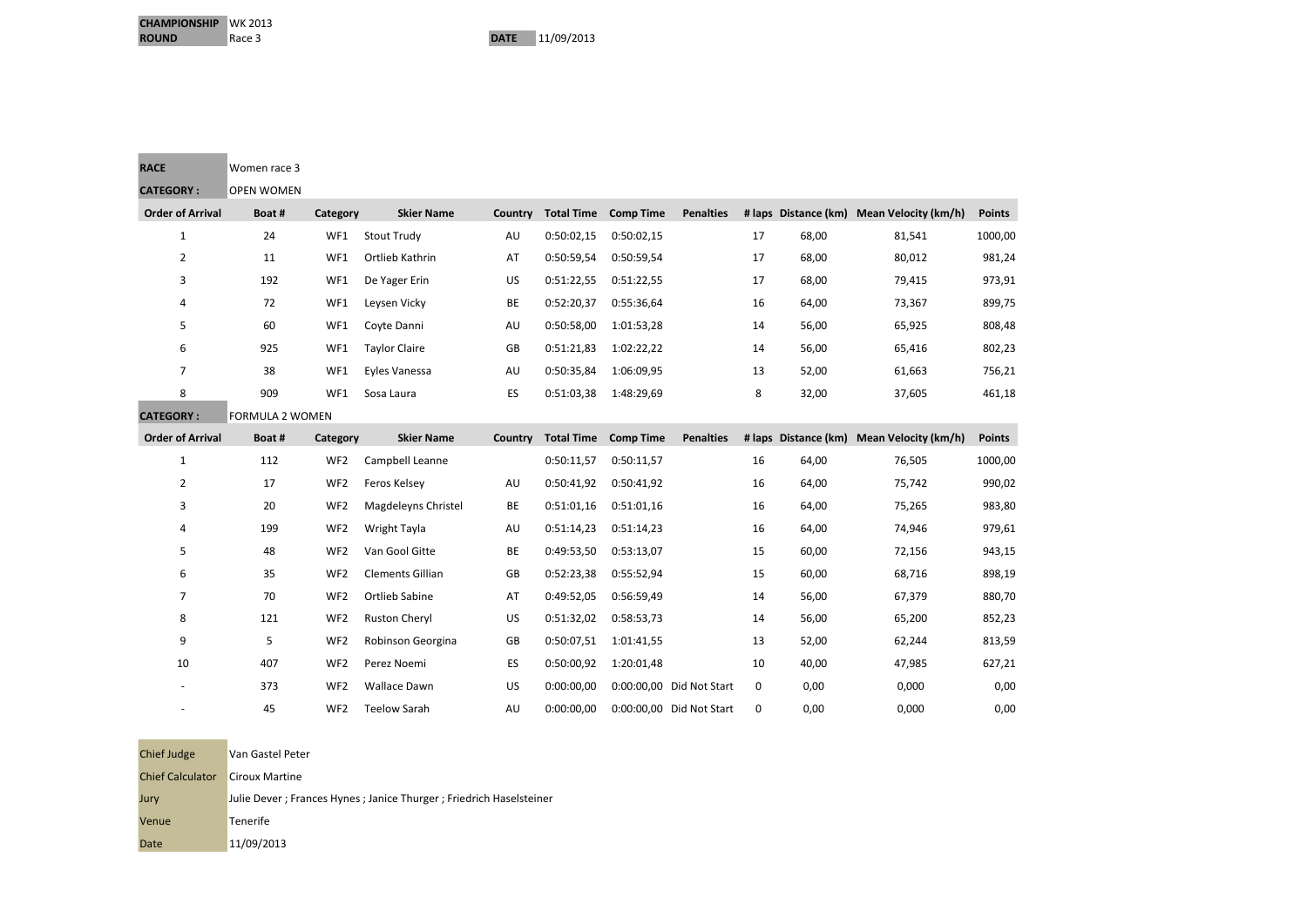**Contract Contract Contract** 

**Contract Contract** 

| <b>RACE</b>             | Juniors race 3      |            |                         |           |                   |                     |                         |    |                      |                                           |               |
|-------------------------|---------------------|------------|-------------------------|-----------|-------------------|---------------------|-------------------------|----|----------------------|-------------------------------------------|---------------|
| <b>CATEGORY:</b>        | <b>JUNIOR BOYS</b>  |            |                         |           |                   |                     |                         |    |                      |                                           |               |
| <b>Order of Arrival</b> | Boat#               | Category   | <b>Skier Name</b>       | Country   | <b>Total Time</b> | <b>Comp Time</b>    | <b>Penalties</b>        |    |                      | # laps Distance (km) Mean Velocity (km/h) | <b>Points</b> |
| $\mathbf{1}$            | 60                  | <b>JUB</b> | Harrison Jack           | AU        | 0:35:20,43        | 0:35:20,43          |                         | 12 | 48,00                | 81,493                                    | 1000,00       |
| $\overline{2}$          | 4                   | <b>JUB</b> | Vanzetta Jake           | AU        | 0:37:55,24        | 0:37:55,24          |                         | 12 | 48,00                | 75,948                                    | 931,95        |
| 3                       | 192                 | <b>JUB</b> | Kennedy Brett           | US        | 0:35:23,60        |                     | 0:38:59,79 1% rule 9.07 | 11 | 44,00                | 74,590                                    | 906,24        |
| 4                       | 77                  | <b>JUB</b> | Horan Mitchell          | <b>NZ</b> | 0:35:49,82        | 0:39:05,26          |                         | 11 | 44,00                | 73,681                                    | 904,13        |
| 5                       | 47                  | <b>JUB</b> | Manchett Ben            | GB        | 0:37:36,83        | 0:41:02,00          |                         | 11 | 44,00                | 70,187                                    | 861,26        |
| 6                       | 210                 | <b>JUB</b> | Smith Thomas            | GB        | 0:37:38,85        | 0:41:04,20          |                         | 11 | 44,00                | 70,124                                    | 860,49        |
| 7                       | 30                  | <b>JUB</b> | De Vos Gianni           | BE        | 0:39:05,93        | 0:46:55,12          |                         | 10 | 40,00                | 61,383                                    | 753,22        |
| 8                       | 611                 | <b>JUB</b> | Llanos Marcos           | ES        | 0:37:30,67        | 0:56:16,01          |                         | 8  | 32,00                | 51,185                                    | 628,08        |
|                         | 811                 | <b>JUB</b> | Gutierrez Segio         | ES        | 0:36:04,49        | 1:12:08,99          |                         | 6  | 24,00                | 39,917                                    | 489,82        |
| 9                       |                     |            |                         |           |                   |                     |                         |    |                      |                                           |               |
| <b>CATEGORY:</b>        | <b>JUNIOR GIRLS</b> |            |                         |           |                   |                     |                         |    |                      |                                           |               |
| <b>Order of Arrival</b> | Boat#               | Category   | <b>Skier Name</b>       | Country   | <b>Total Time</b> | <b>Comp Time</b>    | <b>Penalties</b>        |    | # laps Distance (km) | <b>Mean Velocity (km/h)</b>               | <b>Points</b> |
| $\mathbf{1}$            | 399                 | <b>JUG</b> | <b>Stapleton Rachel</b> | AU        | 0:35:08,72        | 0:35:08,72          |                         | 11 | 44,00                | 75,117                                    | 1000,00       |
| $\overline{2}$          | 72                  | <b>JUG</b> | Van de Ven Hailey       | BE        | 0:36:44,46        | 0:36:44,46          |                         | 11 | 44,00                | 71,854                                    | 956,57        |
| 3                       | 24                  | <b>JUG</b> | Jones Ellen             | AU        | 0:36:32,48        | 0:40:11,73          |                         | 10 | 40,00                | 65,679                                    | 874,36        |
| 4                       | $\overline{2}$      | <b>JUG</b> | Flexman Natalia         | <b>NZ</b> | 0:38:07,14        | 0:41:55,85          |                         | 10 | 40,00                | 62,961                                    | 838,17        |
| 5                       | 35                  | <b>JUG</b> | Clark Samantha          | GB        | 0:37:12,82        | 0:51:10.13          |                         | 8  | 32,00                | 51,594                                    | 686,85        |
| 6                       | 909                 | <b>JUG</b> | Montanez Angela         | ES        | 0:40:12,11        | 1:13:42,19          |                         | 6  | 24,00                | 35,819                                    | 476,84        |
|                         | 81                  | JUG        | Alongi Marisa           | GB        | 0:31:06,76        | 0:00:00,00 Quitting |                         | 7  | 28,00                | 53,997                                    | 0,00          |
|                         | 11                  | <b>JUG</b> | Maeckelberg Demi        | BE        | 0:12:57,73        | 0:00:00,00 Quitting |                         | 4  | 16,00                | 74,062                                    | 0,00          |

| Chief Judge             | Van Gastel Peter                                                   |
|-------------------------|--------------------------------------------------------------------|
| <b>Chief Calculator</b> | <b>Ciroux Martine</b>                                              |
| Jury                    | Julie Dever; Frances Hynes; Janice Thurger; Friedrich Haselsteiner |
| Venue                   | Tenerife                                                           |
| Date                    | 11/09/2013                                                         |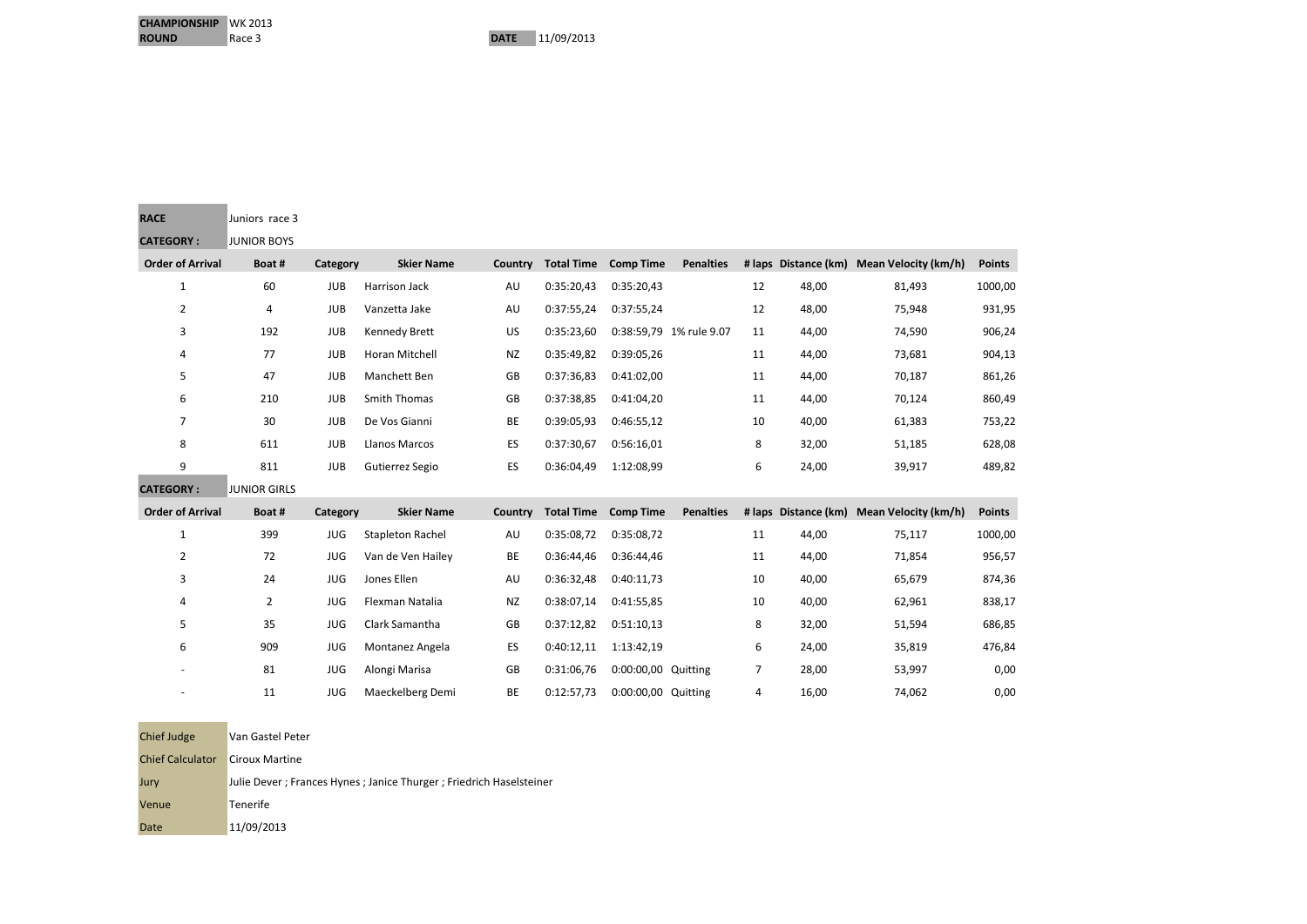| <b>RACE</b>      | Men race 3      |
|------------------|-----------------|
| <b>CATEGORY:</b> | <b>OPEN MEN</b> |

**CHAMPIONSHIP** WK 2013<br>**ROUND** Race 3

| <b>Order of Arrival</b> | Boat # | Category | <b>Skier Name</b>     | Country | <b>Total Time</b> | <b>Comp Time</b>   | <b>Penalties</b>        |    |        | # laps Distance (km) Mean Velocity (km/h) | <b>Points</b> |
|-------------------------|--------|----------|-----------------------|---------|-------------------|--------------------|-------------------------|----|--------|-------------------------------------------|---------------|
| $\mathbf{1}$            | 99     | MF1      | Mawer Wayne           | AU      | 1:05:04,25        | 1:05:04,25         |                         | 25 | 100,00 | 92,207                                    | 1000,00       |
| $\overline{2}$          | 191    | MF1      | Haig Todd             | US      | 1:05:07,33        | 1:05:07,33         |                         | 25 | 100,00 | 92,135                                    | 999,21        |
| 3                       | 60     | MF1      | <b>Rigg Codie</b>     | AU      | 1:06:55,86        | 1:09:43,18         |                         | 24 | 96,00  | 86,059                                    | 933,32        |
| 4                       | 43     | MF1      | Kirkland Darren       | GB      | 1:05:27,55        | 1:11:09,07         |                         | 23 | 92,00  | 84,327                                    | 914,54        |
| 5                       | 34     | MF1      | Cramphorn James       | GB      | 1:06:39,59        | 1:15:44,99         |                         | 22 | 88,00  | 79,208                                    | 859,02        |
| 6                       | 38     | MF1      | Lynch Jack            | GB      | 1:05:19,71        | 1:17:46,32         |                         | 21 | 84,00  | 77,149                                    | 836,68        |
| 7                       | 2      | MF1      | Van Gaeveren Steven   | BE      | 1:07:52,69        |                    | 1:21:34,26 6% rule 9.10 | 22 | 88,00  | 77,786                                    | 797,72        |
| 8                       | 30     | MF1      | Bertels Buby          | BE      | 1:06:17,30        | 1:27:13,28         |                         | 19 | 76,00  | 68,790                                    | 746,04        |
| 9                       | 811    | MF1      | Dominguez Josito      | ES      | 1:06:45,84        | 1:51:16,41         |                         | 15 | 60,00  | 53,921                                    | 584,78        |
| 10                      | 909    | MF1      | <b>Fuentes Aaron</b>  | ES      | 1:07:10,11        | 1:59:56,63         |                         | 14 | 56,00  | 50,023                                    | 542,51        |
|                         | 72     | MF1      | Gonzalez Jose Domingo | ES      | 0:43:30,63        | 0:00:00,00 Quiting |                         | 13 | 52,00  | 71,707                                    | 0,00          |
|                         | 11     | MF1      | <b>Weaver Mark</b>    | AU      | 0:36:12,69        | 0:00:00,00 Quiting |                         | 13 | 52,00  | 86,161                                    | 0,00          |

| Chief Judge             | Van Gastel Peter                                                   |
|-------------------------|--------------------------------------------------------------------|
| <b>Chief Calculator</b> | <b>Ciroux Martine</b>                                              |
| Jury                    | Julie Dever; Frances Hynes; Janice Thurger; Friedrich Haselsteiner |
| Venue                   | Tenerife                                                           |
| Date                    | 11/09/2013                                                         |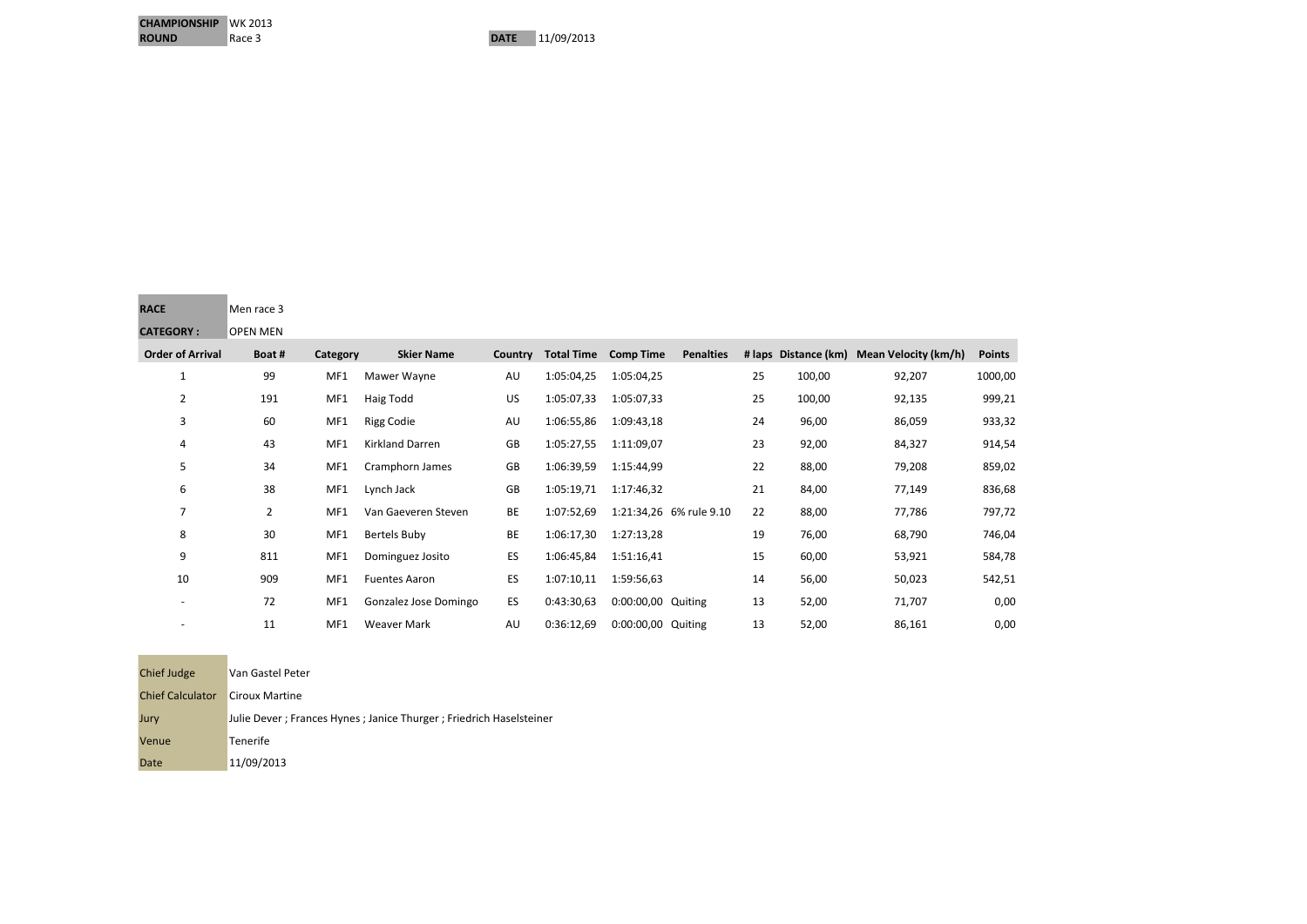| <b>CATEGORY:</b>        | <b>FORMULA 2 MEN</b> |                 |                        |         |                   |                    |                  |    |       |                                           |               |
|-------------------------|----------------------|-----------------|------------------------|---------|-------------------|--------------------|------------------|----|-------|-------------------------------------------|---------------|
| <b>Order of Arrival</b> | Boat#                | Category        | <b>Skier Name</b>      | Country | <b>Total Time</b> | <b>Comp Time</b>   | <b>Penalties</b> |    |       | # laps Distance (km) Mean Velocity (km/h) | <b>Points</b> |
| 1                       | 17                   | MF <sub>2</sub> | Tegart Jake            | AU      | 1:05:28,66        | 1:05:28,66         |                  | 24 | 96,00 | 87,969                                    | 1000,00       |
| 2                       | 199                  | MF <sub>2</sub> | Gulley Ben             | AU      | 1:06:08,44        | 1:06:08,44         |                  | 24 | 96,00 | 87,087                                    | 989,97        |
| 3                       | 121                  | MF <sub>2</sub> | King Cameron           | US.     | 1:06:10,86        | 1:09:03,51         |                  | 23 | 92,00 | 83,408                                    | 948,14        |
| 4                       | 373                  | MF <sub>2</sub> | Anderson Andy          | US.     | 1:04:58,92        | 1:10:53,37         |                  | 22 | 88,00 | 81,253                                    | 923,65        |
| 5                       | 5                    | MF <sub>2</sub> | <b>Newland William</b> | GB      | 1:05:04,62        | 1:10:59,58         |                  | 22 | 88,00 | 81,135                                    | 922,31        |
| 6                       | 81                   | MF <sub>2</sub> | <b>Barlettt James</b>  | GB      | 1:06:53,95        | 1:16:27,37         |                  | 21 | 84,00 | 75,337                                    | 856,40        |
| $\overline{7}$          | 48                   | MF <sub>2</sub> | De Weert Roy           | BE      | 1:07:14,85        | 1:20:41,82         |                  | 20 | 80,00 | 71,378                                    | 811,40        |
| 8                       | 112                  | MF <sub>2</sub> | Kirk Richard           | GB      | 1:07:23,67        | 1:20:52,40         |                  | 20 | 80,00 | 71,222                                    | 809,63        |
| 9                       | 747                  | MF <sub>2</sub> | de la Cruz Oscar       | ES      | 1:04:55,11        | 1:26:33,48         |                  | 18 | 72,00 | 66,545                                    | 756,46        |
| 10                      | 407                  | MF <sub>2</sub> | Perez Xuancar          | ES      | 1:08:11,91        | 1:42:17,86         |                  | 16 | 64,00 | 56,306                                    | 640,07        |
|                         | 417                  | MF <sub>2</sub> | <b>Exposito Mario</b>  | ES      | 0:33:51,63        | 0:00:00,00 Quiting |                  | 10 | 40,00 | 70,879                                    | 0,00          |
|                         | 70                   | MF <sub>2</sub> | Sheath Aaron           | AU      | 0:14:16.27        | 0:00:00,00 Quiting |                  | 5  | 20,00 | 84,085                                    | 0,00          |

| <b>Chief Judge</b>      | Van Gastel Peter                                                      |
|-------------------------|-----------------------------------------------------------------------|
| <b>Chief Calculator</b> | Ciroux Martine                                                        |
| Jury                    | Julie Dever ; Frances Hynes ; Janice Thurger ; Friedrich Haselsteiner |
| Venue                   | <b>Tenerife</b>                                                       |
| Date                    | 11/09/2013                                                            |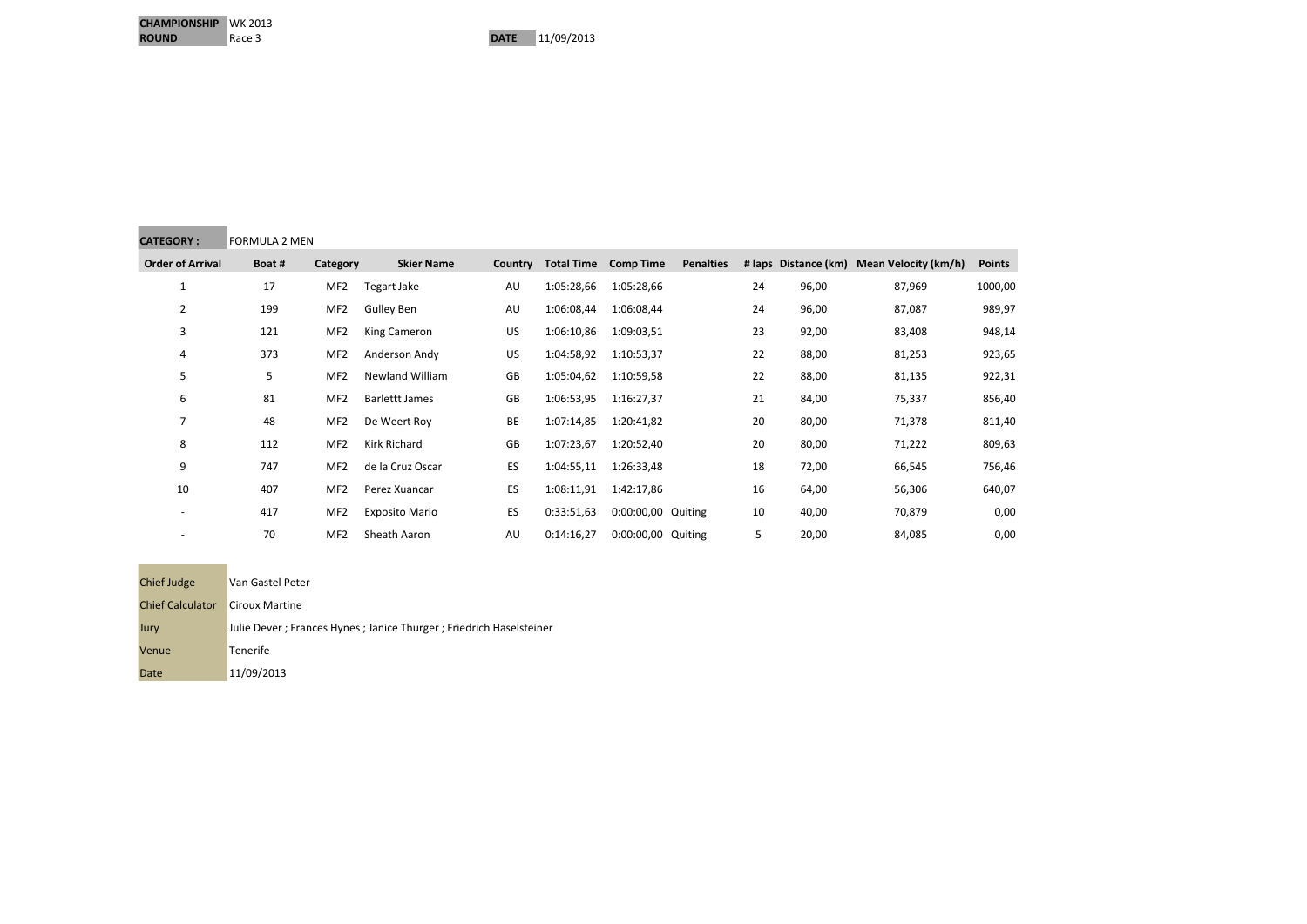| <b>CHAMPIONSHIP</b> | WK 2013 |
|---------------------|---------|
| <b>ROUND</b>        | Race 4  |

**DATE** 14/09/2013





**RACE** Women race 4 **CATEGORY : OPEN WOMEN Order of Arrival Boat # Category Skier Name Country Total Time Comp Time Penalties # laps Distance (km) Mean Velocity (km/h) Points** 24 WF1 Stout Trudy AU 0:51:36,50 0:51:36,50 16 69,60 80,917 1000,00 11 WF1 Ortlieb Kathrin AT 0:54:24,34 0:54:24,34 16 69,60 76,757 948,58 192 WF1 De Yager Erin US 0:54:52,70 0:54:52,70 16 69,60 76,096 940,41 72 WF1 Leysen Vicky BE 0:55:03,93 0:58:44,19 15 65,25 71,097 878,64 5 925 WF1 Taylor Claire GB 0:53:42,32 1:06:05,93 13 56,55 63,178 780,77 38 WF1 Eyles Vanessa AU 0:52:09,06 1:09:32,08 12 52,20 60,056 742,19 909 WF1 Sosa Laura ES 0:55:16,05 1:38:15,21 9 39,15 42,502 525,25 - 60 WF1 Coyte Danni AU 0:00:00,00 0:00:00,00 Did Not Start 0 0,00 0,000 0,00 **CATEGORY :** FORMULA 2 WOMEN **Order of Arrival Boat # Category Skier Name Country Total Time Comp Time Penalties # laps Distance (km) Mean Velocity (km/h) Points** 45 WF2 Teelow Sarah AU 0:53:26,52 0:53:26,52 16 69,60 78,141 1000,00 112 WF2 Campbell Leanne AU 0:53:31,50 0:53:31,50 16 69,60 78,020 998,45 17 WF2 Feros Kelsey AU 0:51:48,34 0:55:15,56 15 65,25 75,571 967,11 199 WF2 Wright Tayla AU 0:53:30,51 0:57:04,54 15 65,25 73,166 936,33 5 15 20 WF2 Magdeleyns Christel BE 0:54:48,70 0:58:27,95 15 65,25 71,426 914,07 48 WF2 Van Gool Gitte BE 0:54:51,69 0:58:31,13 15 65,25 71,362 913,24 70 WF2 Ortlieb Sabine AT 0:57:12,40 1:01:01,23 15 65,25 68,436 875,80 121 WF2 Ruston Cheryl US 0:54:06,40 1:01:50,17 14 60,90 67,533 864,25 35 WF2 Clements Gillian GB 0:54:52,42 1:02:42,77 14 60,90 66,589 852,17 373 WF2 Wallace Dawn US 0:52:08,39 1:04:10,32 13 56,55 65,075 832,79 11 5 S WF2 Robinson Georgina GB 0:55:11,38 1:07:55,54 13 56,55 61,479 786,77 407 WF2 Perez Noemi ES 0:53:23,41 1:25:25,46 10 43,50 48,885 625,60

| <b>Chief Judge</b>      | Van Gastel Peter                                                    |
|-------------------------|---------------------------------------------------------------------|
| <b>Chief Calculator</b> | <b>Ciroux Martine</b>                                               |
| Jury                    | Derek Blackmore ; Julie Dever ; Lyneen Varta ; Vera Van Den Bossche |
| Venue                   | <b>Tenerife</b>                                                     |
| Date                    | 14/09/2013                                                          |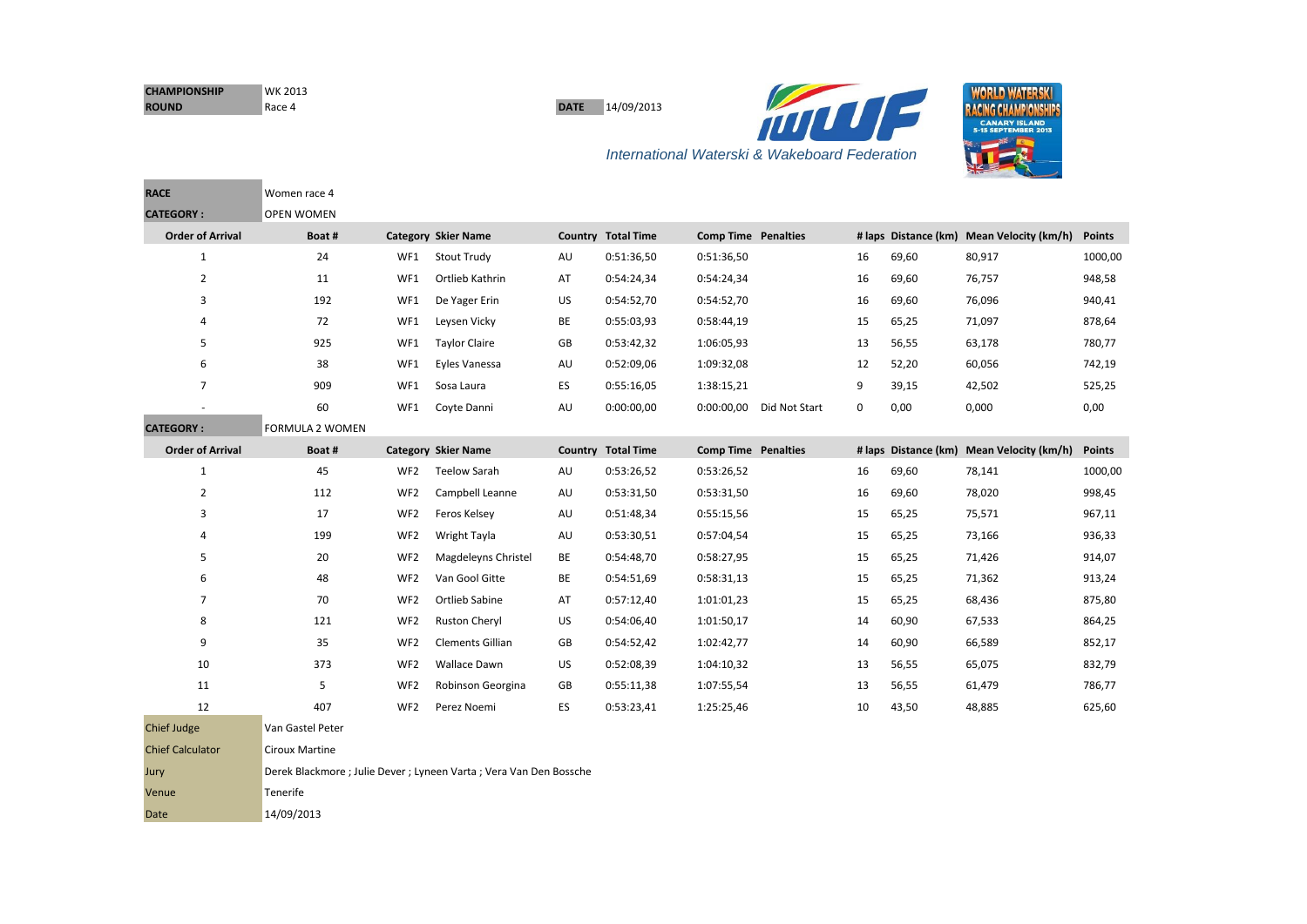| <b>CHAMPIONSHIP</b> | WK 2013 |
|---------------------|---------|
| <b>ROUND</b>        | Race 4  |

**RACE** Juniors race 4

<u> 1980 - Antonio Alemania, presidente del conte</u>

**DATE** 14/09/2013





| <b>KALE</b>             | Juniors race 4      |            |                            |           |                           |                            |                   |                |                      |                                           |               |
|-------------------------|---------------------|------------|----------------------------|-----------|---------------------------|----------------------------|-------------------|----------------|----------------------|-------------------------------------------|---------------|
| <b>CATEGORY:</b>        | <b>JUNIOR BOYS</b>  |            |                            |           |                           |                            |                   |                |                      |                                           |               |
| <b>Order of Arrival</b> | Boat#               |            | <b>Category Skier Name</b> |           | <b>Country Total Time</b> | <b>Comp Time Penalties</b> |                   |                |                      | # laps Distance (km) Mean Velocity (km/h) | <b>Points</b> |
| $\mathbf{1}$            | 60                  | <b>JUB</b> | Harrison Jack              | AU        | 0:36:36,10                | 0:36:36,10                 |                   | 11             | 47,85                | 78,439                                    | 1000,00       |
| $\overline{2}$          | 77                  | <b>JUB</b> | Horan Mitchell             | <b>NZ</b> | 0:37:21,20                | 0:37:21,20                 |                   | 11             | 47,85                | 76,861                                    | 979,87        |
| 3                       | $\overline{4}$      | <b>JUB</b> | Vanzetta Jake              | AU        | 0:37:31,81                | 0:37:31,81                 |                   | 11             | 47,85                | 76,498                                    | 975,25        |
| 4                       | 210                 | <b>JUB</b> | <b>Smith Thomas</b>        | GB        | 0:38:28,89                | 0:42:19.77                 |                   | 10             | 43,50                | 67,825                                    | 864,68        |
| 5                       | 47                  | <b>JUB</b> | Manchett Ben               | GB        | 0:38:39,17                | 0:42:31,09                 |                   | 10             | 43,50                | 67,524                                    | 860,84        |
| 6                       | 30                  | <b>JUB</b> | De Vos Gianni              | BE        | 0:38:02,13                | 0:52:17,92                 | warning rule 4.14 | 8              | 34,80                | 54,896                                    | 699,85        |
| $\overline{7}$          | 611                 | <b>JUB</b> | Llanos Marcos              | ES        | 0:38:25,95                | 1:00:23,63                 |                   | $\overline{7}$ | 30,45                | 47,538                                    | 606,05        |
| 8                       | 811                 | <b>JUB</b> | Gutierrez Segio            | ES        | 0:42:04,78                | 1:17:08,77                 |                   | 6              | 26,10                | 37,215                                    | 474,44        |
| ٠                       | 192                 | <b>JUB</b> | Kennedy Brett              | US        | 0:22:02,62                | 0:00:00,00                 | Quitting          | 6              | 26,10                | 71,041                                    | 0,00          |
| <b>CATEGORY:</b>        | <b>JUNIOR GIRLS</b> |            |                            |           |                           |                            |                   |                |                      |                                           |               |
| <b>Order of Arrival</b> | Boat#               |            | <b>Category Skier Name</b> |           | <b>Country Total Time</b> | <b>Comp Time Penalties</b> |                   |                | # laps Distance (km) | Mean Velocity (km/h)                      | <b>Points</b> |
| $\mathbf{1}$            | 45                  | JUG        | Jones Ellen                | AU        | 0:37:04,96                | 0:37:04,96                 |                   | 11             | 47,85                | 77,422                                    | 1000,00       |
| $\overline{2}$          | 399                 | <b>JUG</b> | <b>Stapleton Rachel</b>    | AU        | 0:37:08,26                | 0:37:08,26                 |                   | 11             | 47,85                | 77,307                                    | 998,51        |
| 3                       | 72                  | <b>JUG</b> | Van de Ven Hailey          | BE        | 0:39:02,27                | 0:43:45,45                 | rule 9.04 2%      | 10             | 43,50                | 66,858                                    | 847,45        |
| 4                       | $\overline{2}$      | <b>JUG</b> | Flexman Natalia            | <b>NZ</b> | 0:36:53,90                | 0:45:05,88                 |                   | 9              | 39,15                | 63,661                                    | 822,26        |
| 5                       | 11                  | <b>JUG</b> | Maeckelberg Demi           | <b>BE</b> | 0:37:12,74                | 0:45:28,91                 |                   | 9              | 39,15                | 63,124                                    | 815,32        |
| 6                       | 35                  | <b>JUG</b> | Clark Samantha             | GB        | 0:41:19.13                | 0:56:48,80                 |                   | 8              | 34,80                | 50,534                                    | 652,70        |
| 7                       | 909                 | <b>JUG</b> | Montanez Angela            | ES        | 0:41:04,59                | 1:15:18,41                 |                   | 6              | 26,10                | 38,124                                    | 492,42        |

| <b>Chief Judge</b>      | Van Gastel Peter                                                    |
|-------------------------|---------------------------------------------------------------------|
| <b>Chief Calculator</b> | Ciroux Martine                                                      |
| Jury                    | Derek Blackmore ; Julie Dever ; Lyneen Varta ; Vera Van Den Bossche |
| Venue                   | <b>Tenerife</b>                                                     |
| Date                    | 14/09/2013                                                          |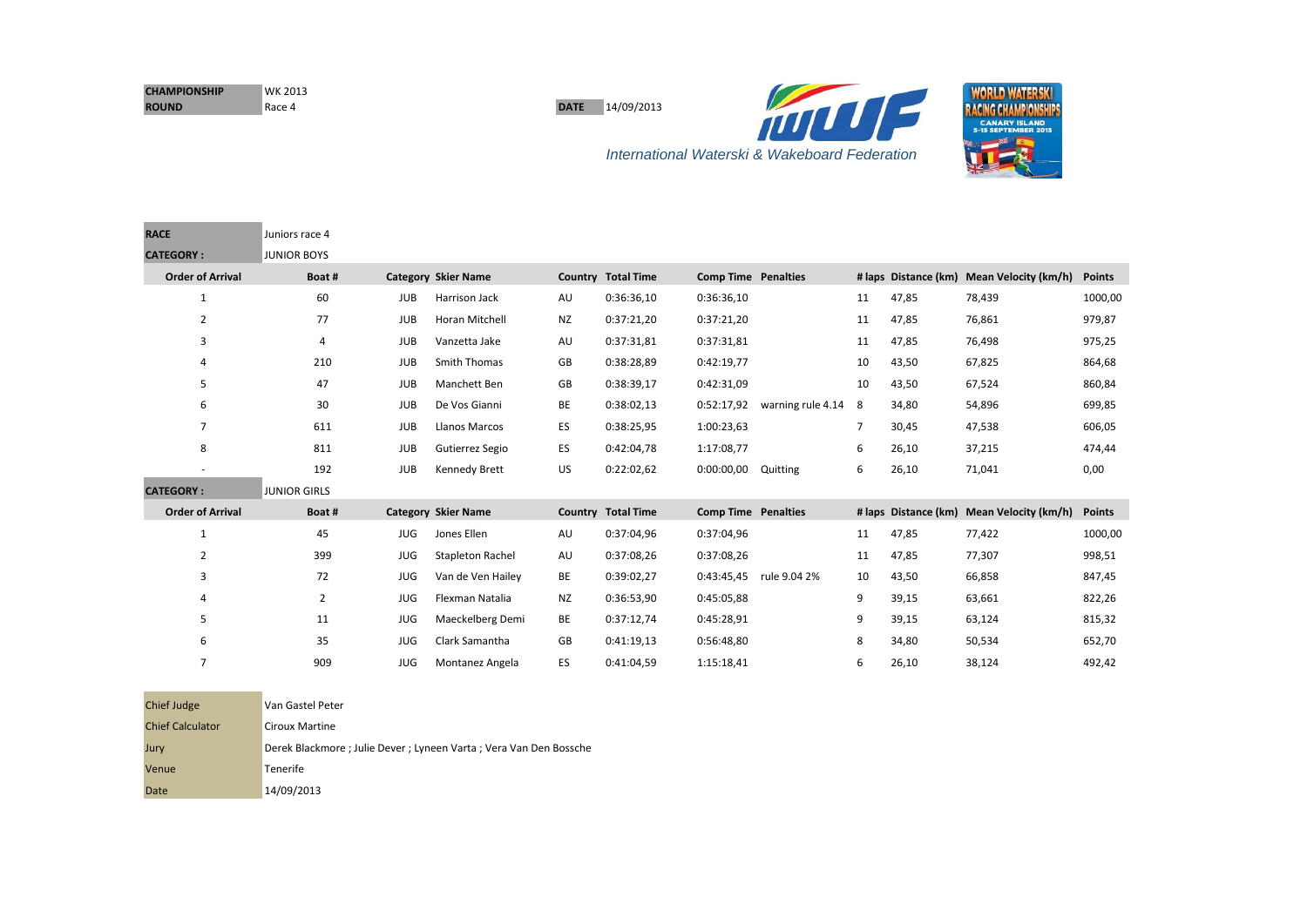| <b>CHAMPIONSHIP</b> | <b>WK 2013</b> |
|---------------------|----------------|
| <b>ROUND</b>        | Race 4         |

**DATE** 14/09/2013





| <b>Chief Judge</b>      | Van Gastel Peter                                                    |
|-------------------------|---------------------------------------------------------------------|
| <b>Chief Calculator</b> | Ciroux Martine                                                      |
| Jury                    | Derek Blackmore ; Julie Dever ; Lyneen Varta ; Vera Van Den Bossche |
| Venue                   | <b>Tenerife</b>                                                     |
| Date                    | 14/09/2013                                                          |